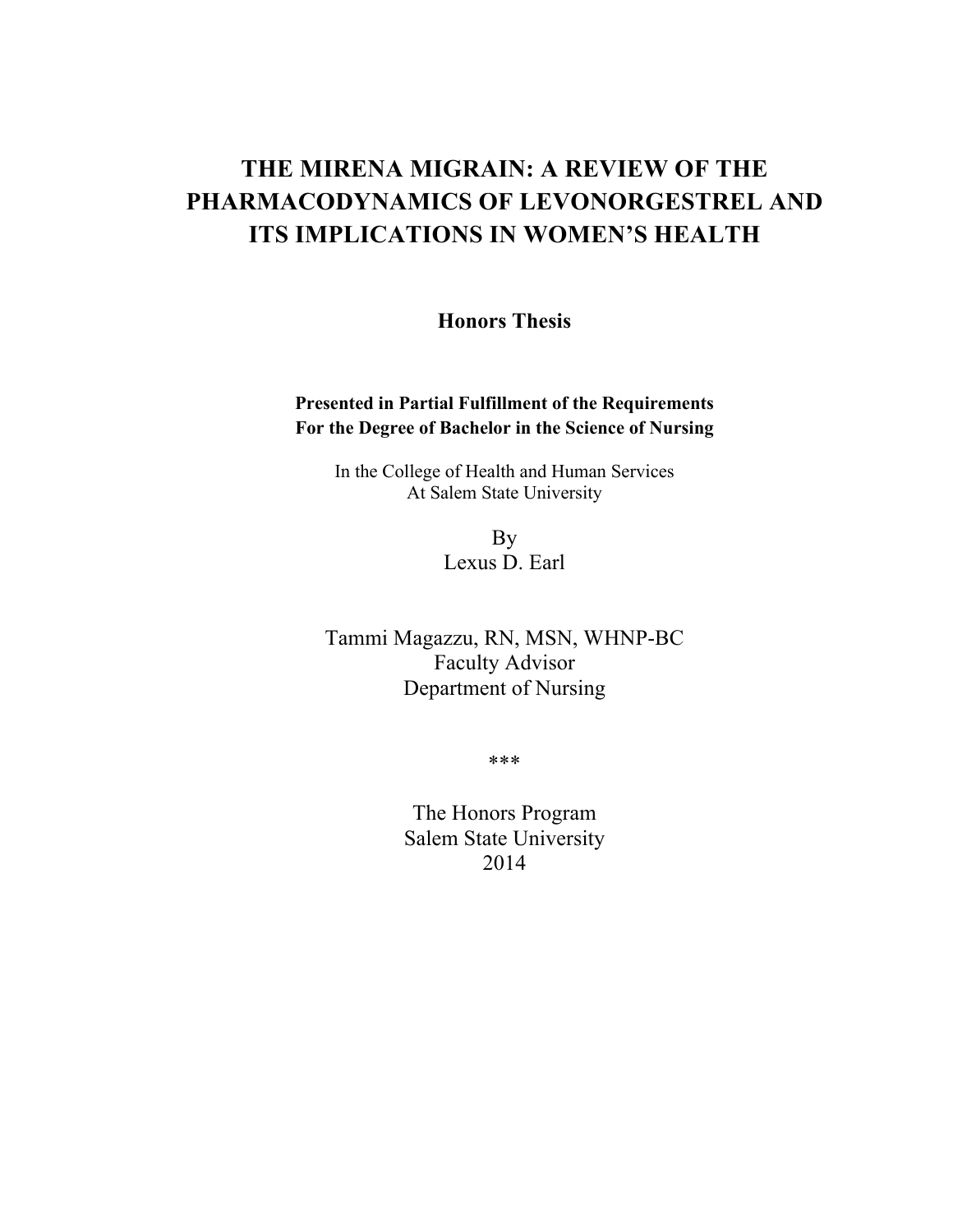#### Abstract

The new progestin, levonorgestrel, delivered via an intrauterine system or subdermal implant is showing promising signs of preventing pregnancy, decreasing excessive bleeding with menstruation, and returning fertility when removed (Backman, 2004). As promising as the levonorgestrel parental systems are, side effects are a common cause for concern and are a large reason for premature removal (Coukell & Balfour, 1998). Other than prolonged bleeding from insertion, and heavier periods for some women, other side effects have been observed such as weight gain, mood changes, dizziness and persistent, headache (Backman, 2004). With headache being one of the primary reasons for premature removal, previous literature has shown strong antiestrogenic activity among the pharmacodynamics of levonorgestrel (Schindler, 2003), which in turn may be the causative agent for the headache experienced among users.

Given that headaches are mediated by vasodilation and vasoconstriction, the antiestrogenic activity of levonorgestrel is hypothesized to affect estrogen mediated vasodilation (Schindler, 2003). As one of the strongest antagonist of estrogen, levonorgestrel has also been discussed to affect the oxidation of low-density lipoprotein (LDL) cholesterol impacting the endothelium of the cardiac vasculature (Zhu, Bonet,  $\&$ Knopp, 2000). This review aims to identify how levonorgestrel could be the causative agent for the physiologic phenomenon of a headache experienced among users so that medical professionals and drug manufacturers can be guided towards developing and prescribing a more effective and tolerable birth control option.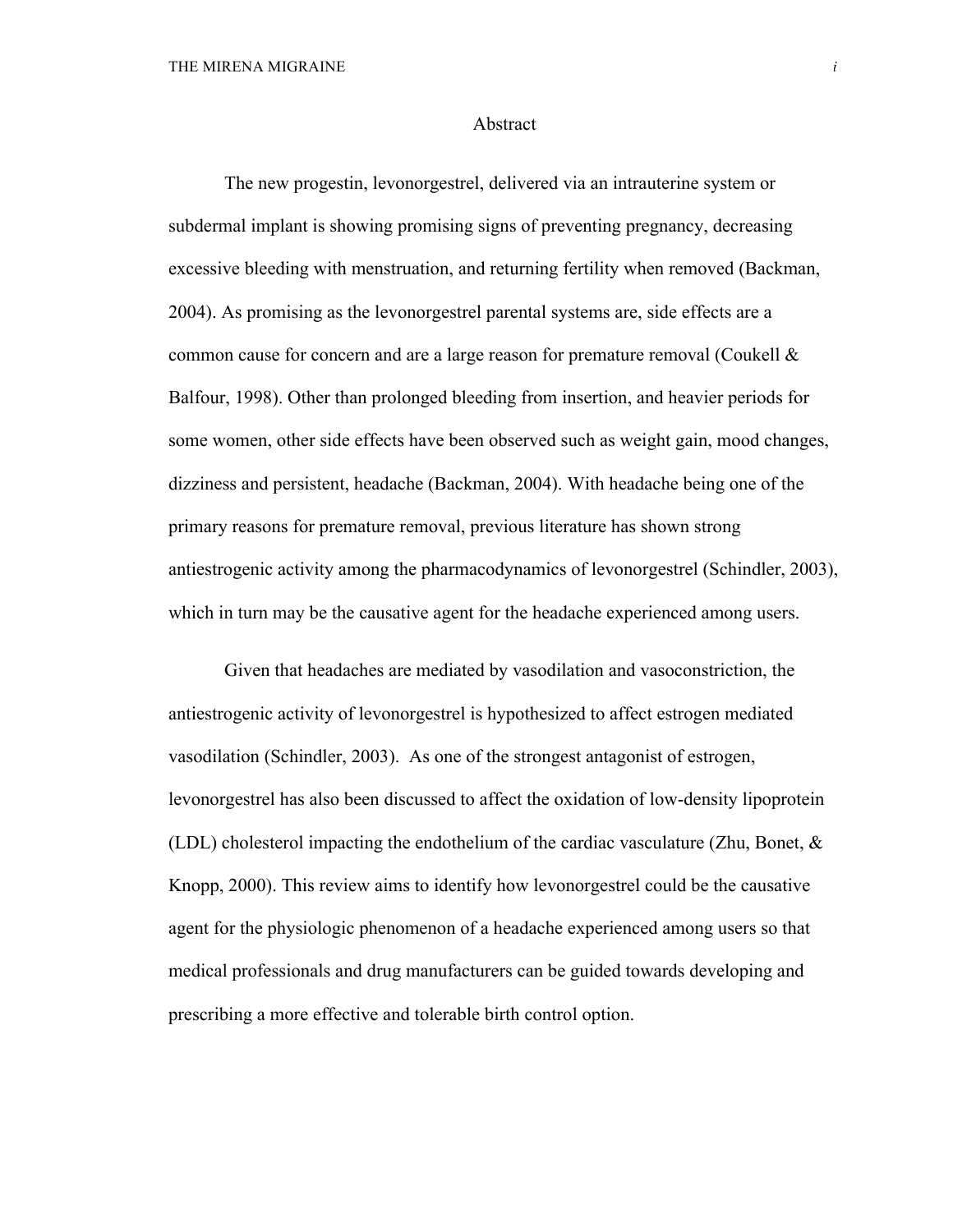#### Table of Contents

| Page                                                                                                                                                          |  |
|---------------------------------------------------------------------------------------------------------------------------------------------------------------|--|
|                                                                                                                                                               |  |
|                                                                                                                                                               |  |
|                                                                                                                                                               |  |
|                                                                                                                                                               |  |
| An Overview of the Natural Processes of the Menstrual Cycle Manuscritt Ann Overview of the Natural Processes of the Menstrual Cycle Manuscritt Ann Overview 2 |  |
|                                                                                                                                                               |  |
|                                                                                                                                                               |  |
|                                                                                                                                                               |  |
| The Oxidation of LDL-C by LNG and Its Potential Impact on the Cardiovascular System 7                                                                         |  |
|                                                                                                                                                               |  |
| LDL-C, LNG-IUD, and the Potential Relationship to Migraines and Headaches11                                                                                   |  |
|                                                                                                                                                               |  |
| Comparison of the LNG-IUD and the Copper IUD in Headache Frequency and Risk for                                                                               |  |
|                                                                                                                                                               |  |

Conclusion & Suggestions for: Future Research, Prescribers, and Pharmaceutical Companies ...16

References.......................................................................................................................................18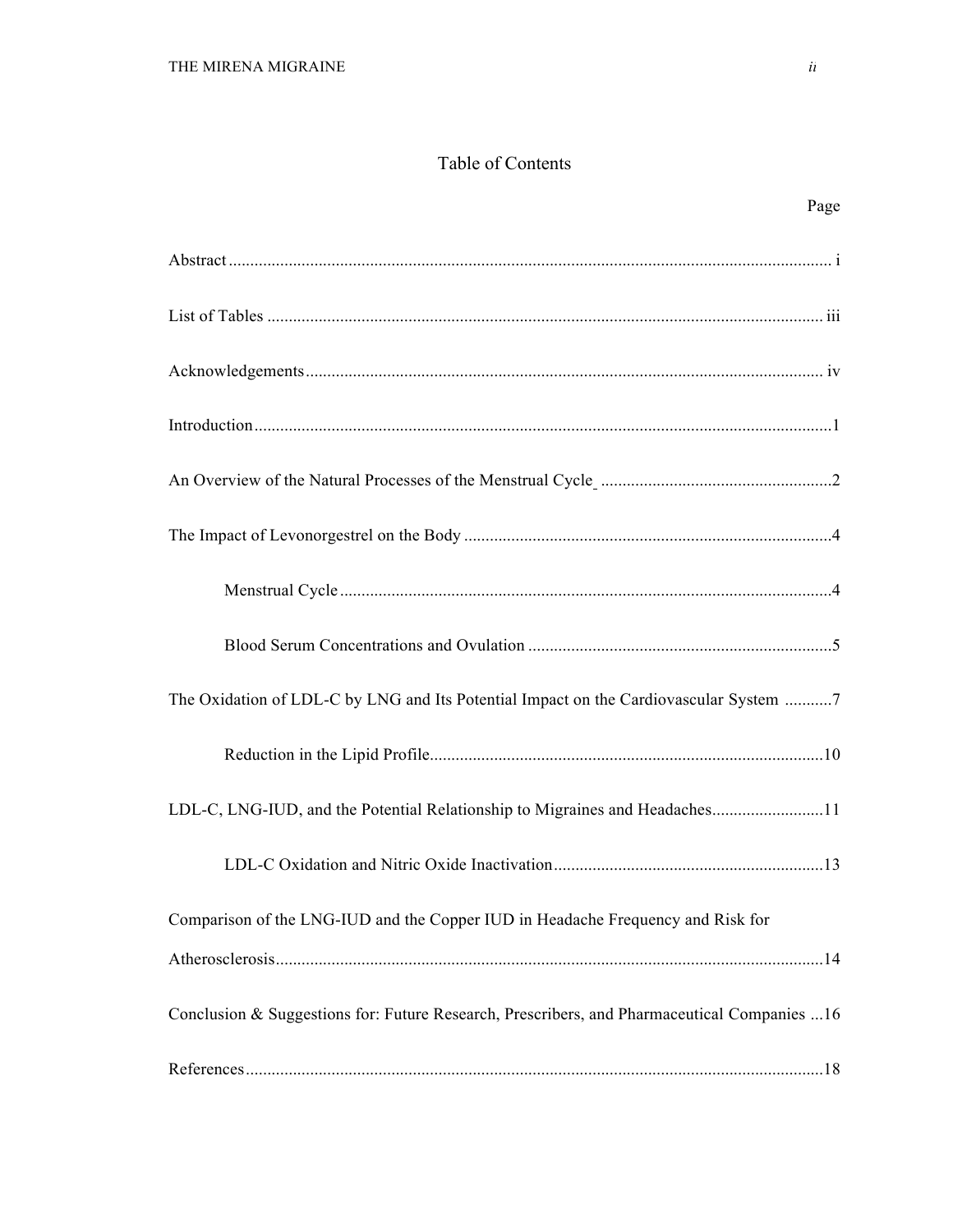### List of Tables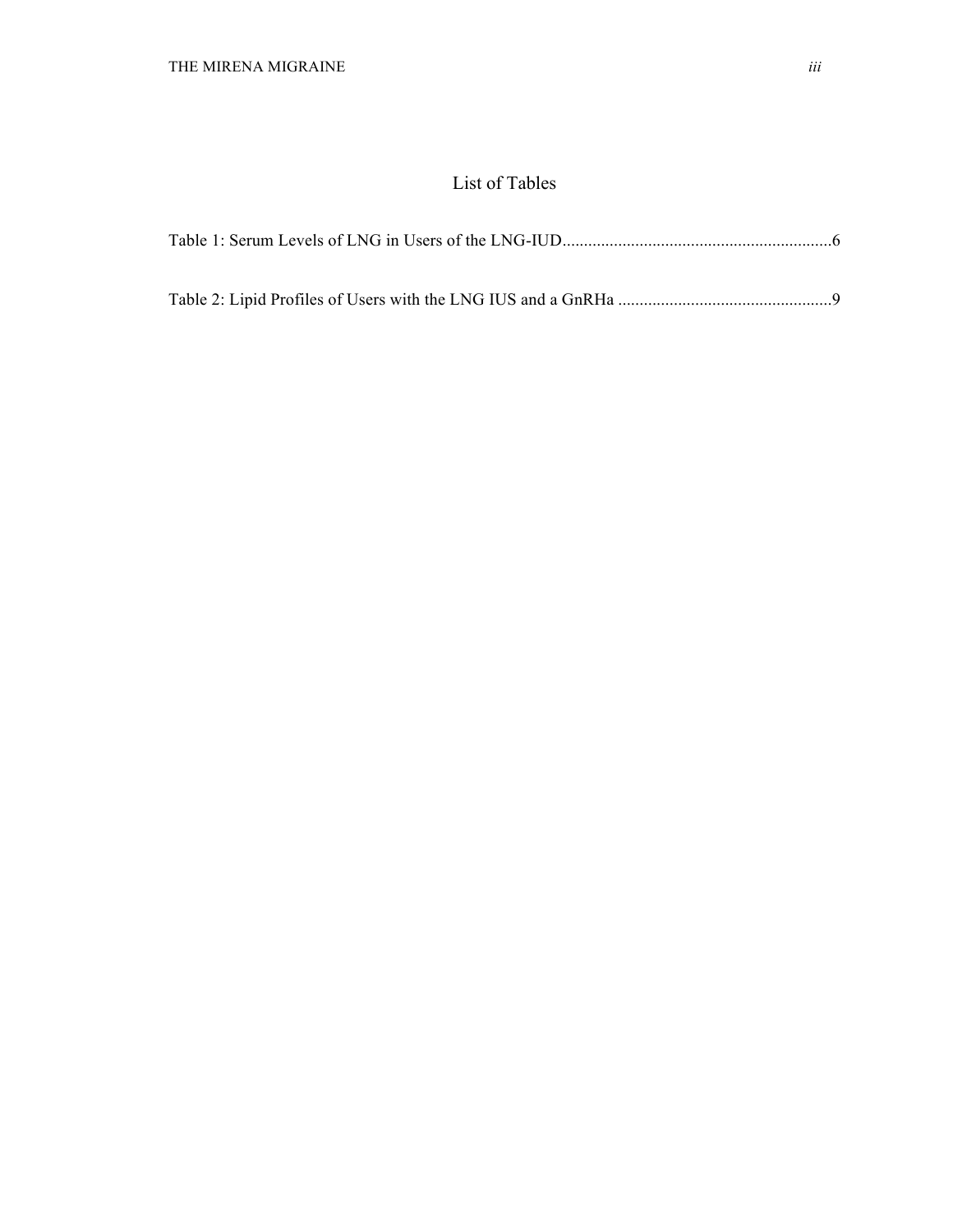## Acknowledgements

I would like to acknowledge Professor Tammy Magazzu RN, MSN WHNP-BC and

Dr. Victoria Morrison for their support to perform this work.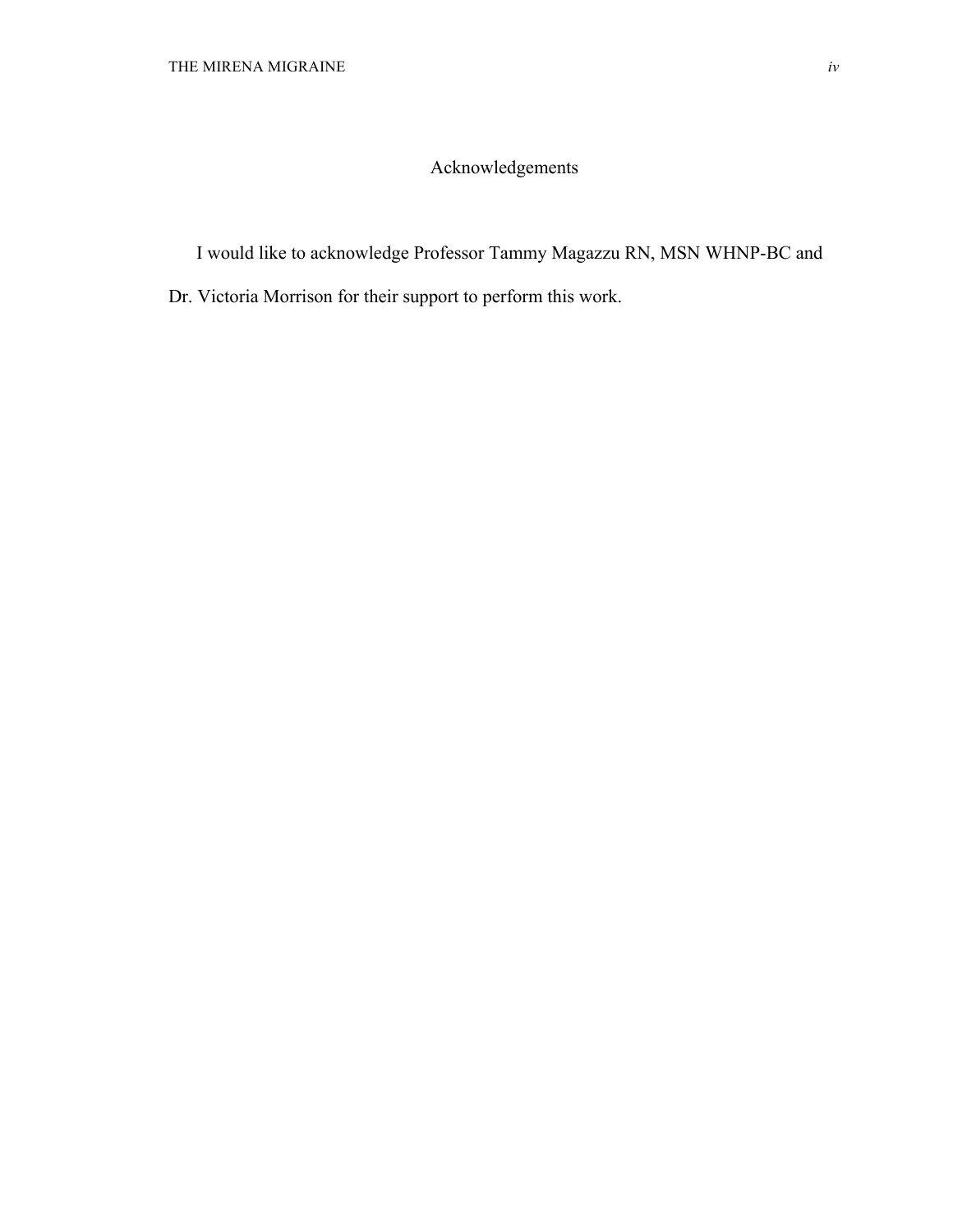#### Introduction

For many women, the new Levonorgestrel Intrauterine device (LNG-IUD) has alleviated many of the struggles experienced from other forms of birth control. After a one-time insertion, the patient is up to 99.9% protected from pregnancy for up to five years (Backman, 2004). The patient is free from the hassle of remembering to take a pill every day, having to endure an intramuscular injection every three months, or having to worry about the potential failure of barrier methods. By preventing pregnancy for up to five years, the patient is essentially worry-free of an unwanted pregnancy, yet in the desire to get pregnant, the return to fertility after removal is almost immediate (Backman, 2004). In current studies additional benefits of the LNG-IUD include promising signs of protection against intrauterine cancers, endometriosis, dysmenorrhea, and menorrhagia (Backman, 2004). With a supposed low side effect profile, the LNG-IUD is becoming a popular choice for women when choosing a birth control method. While many women report satisfaction with the LNG-IUD, adverse reactions are being looked at to include prolonged bleeding from insertion, heavier periods for some women, in addition to weight gain, mood changes, dizziness and persistent headache (Backman, 2004).

Releasing only 20 mcgs of levonorgestrel (Backman, 2004), it has been noted that of the other hormonal birth control methods that also rely only on levonorgestrel as its birth control hormone (specifically the Norplant levonorgestrel releasing system implanted in the underside of the arm), they have also demonstrated a headache as being a prominent side effect (Coukell & Balfour, 1998). With levonorgestrel being the only hormone involved in these parental devices, this review aims to compare these parental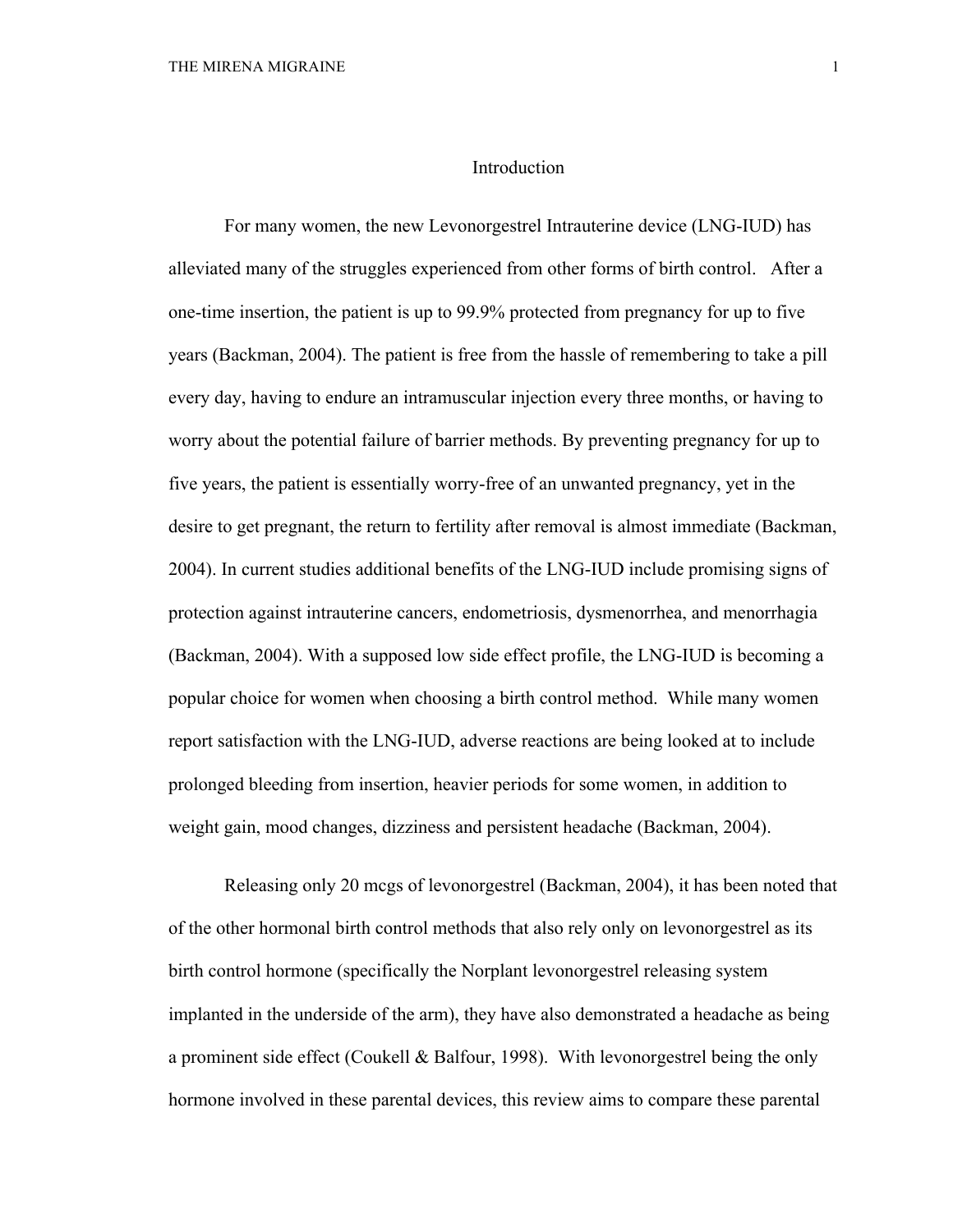methods to combination levonorgestrel and estrogen oral contraceptives, and the copper intrauterine device with no hormone involvement. Through comparison, it will be investigated whether the levonorgestrel hormone itself is the causative agent for the headache side effect.

In addition, this review will also look to identify how the pharmacodynamic nature of levonorgestrel could produce a headache based on its antiestrogenic activity. By identifying a possible link between the drug and its role in the headache, the implications for this review are intended to promote healthcare professionals and drug manufacturers to further investigate this particular side effect seeing that it is one of the leading causes of premature removal (Coukell & Balfour, 1998). Given that 60% of LNG-IUD users discontinue this particular birth control method before its five year duration, for unexpected bleeding, pain and discomfort and progestogenic side effects which include a headache (Ewies, 2009), future research is needed for a more tolerable birth control option.

#### An Overview of the Natural Processes of the Menstrual Cycle

In the naturally occurring menstrual cycle, estrogen and progesterone are responsible for the endometrial changes necessary to promote ovulation, fertilization, implantation and fetal development. Day 1 of the menstrual cycle is marked by the onset of menses where the endometrial lining is shed, along with the corpus luteum and the unfertilized egg. The hormonal events that trigger menstruation are marked by declining progesterone levels signaled by the decaying corpus luteum and unfertilized egg. Following the decline in progesterone levels, the spiral arterioles and capillaries that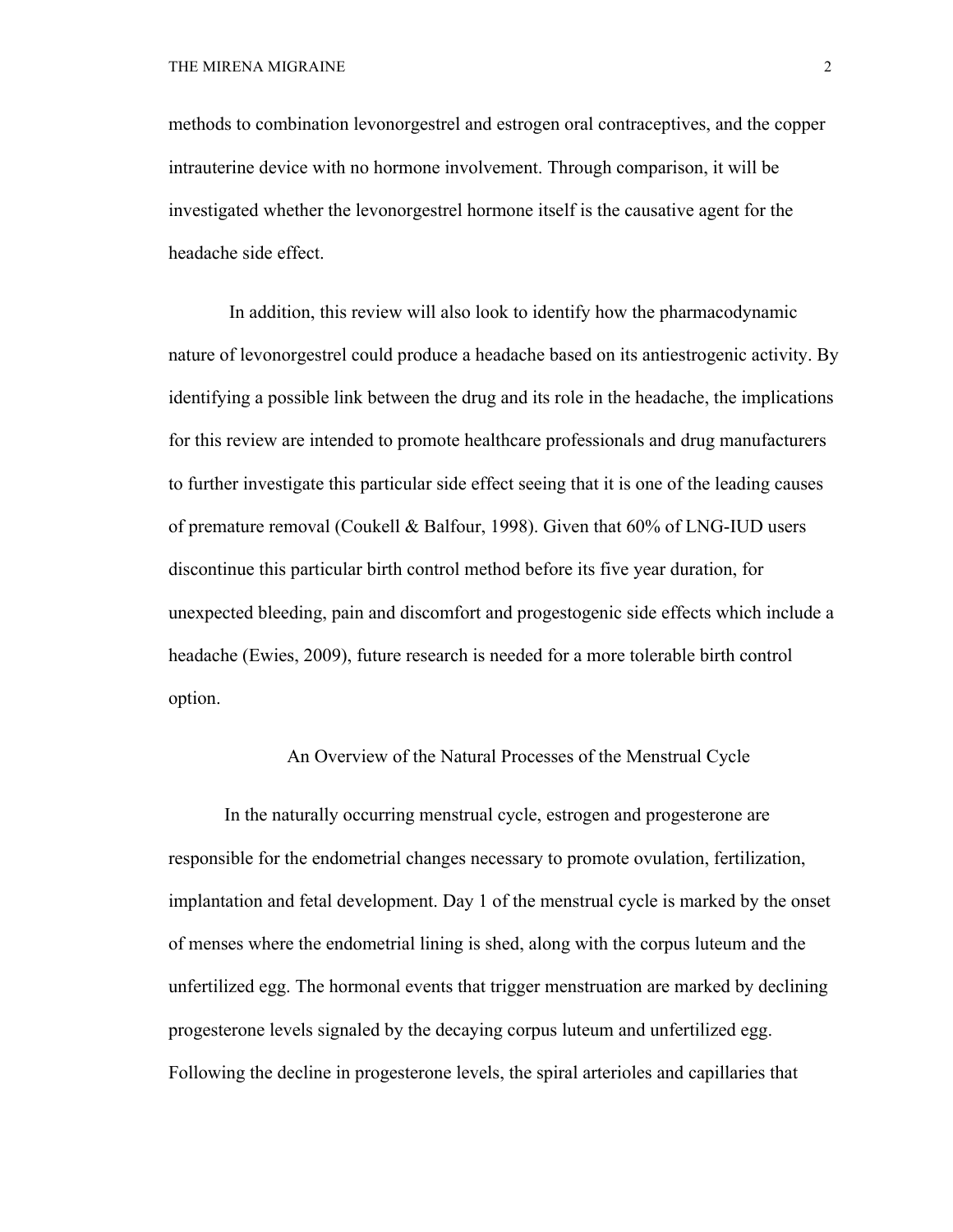make up the uterine endometrial vasculature begin to degrade resulting in a release of blood into the most superficial epithelium of the endometrium. In an effort to prevent hemorrhage the arterioles contract and constrict. The blood generated from the degradation and contraction of these arterioles further cascade the release of blood from the most superficial endometrial vasculature resulting in menses (Elchalal & Abramov, 1995).

Following menstruation, the proliferative phase (days 7-14) begins as a response to heightened estrogen secretion. Estrogen mediated, regrowth of the endometrial lining occurs; endometrial mucosa thickens, glandular activity increases, and mitotic activity at the basal layer is at an all-time high. The connective tissue of the endometrium known as the stroma becomes more vascular as the constricted and condensed spiral arterioles begin to elongate and re-perfuse the growing endometrial tissue. Nearing ovulation, the endometrium gets thicker, more edematous in response to the heightened perfusion, attracts white blood cells, and macrophages in order to prepare itself for a potential implantation (Elchalal & Abramov, 1995).

Approximately mid-cycle (the  $14<sup>th</sup>$  of a 28 day cycle), estrogen levels reach their maximum prompting a surge of luteinizing hormone (LH) release from the pituitary superseding ovulation. Once ovulation and the release of an egg from the follicle has been achieved, estrogen levels begin to decline and progesterone levels rise. This period marks the luteal phase of the menstrual cycle (Elchalal  $\&$  Abramov, 1995). From ovulation to approximately 72 hours after, the woman is now fertile and progesterone levels continually rise. Rising progesterone is suggested to suspend the changes and growth of the endometrium to promote implantation and resist overgrowth of the lining.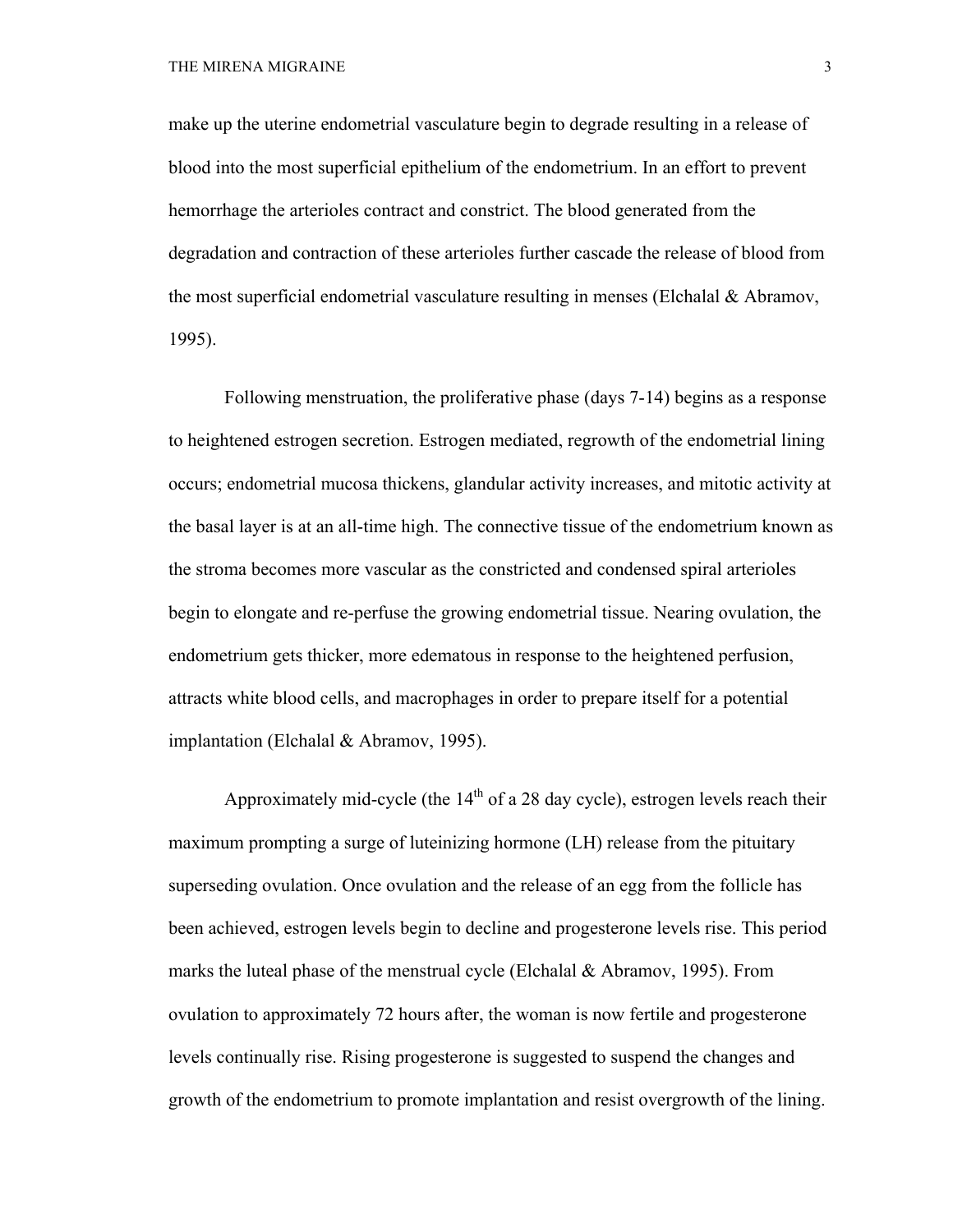If fertilization is achieved and implantation occurs, the corpus luteum will persist on the ovary and continue its secretion of progesterone necessary to promote embryonic development and maintenance of the pregnancy. Should fertilization fail, the corpus luteum will degrade triggering the fall of progesterone that will again result in menstruation (Elchalal & Abramov, 1995).

The Impact of Levonorgestrel on the Body

#### *Menstrual Cycle*

Levonorgestrel is a synthetic second generation progestin designed to mimic the actions of naturally occurring progesterone. Levonorgestrel is successful in preventing pregnancy by thickening the cervical mucosa, suppressing the functioning of the endometrial lining, and working on the pituitary to suppress the LH surge (Coukell  $\&$ Balfour, 1998). Producing the desired effects that make levonorgestrel successful in preventing pregnancy, there is a change in the woman's natural hormone levels as a result of levonorgestrel exposure. As discussed previously, natural progesterone is responsible for halting the continued growth of the endometrial lining. Progesterone achieves this by suppressing estrogen receptor gene transcription and ultimately estrogen receptor levels (Ewies, 2009). As a result, the endometrial lining is stunted in its growth because of the changes progesterone causes at the estrogen receptor site. Levonorgestrel, again created to mimic natural progesterone, achieves this change in estrogen receptor activity but is sought to be very antiestrogenic in its activity compared to other synthetic progestins (Ewies, 2009). What makes levonorgestrel antiestrogenic is its androgenic effect as an antagonist to estrogen. Natural progesterone and progestins alike directly affect normal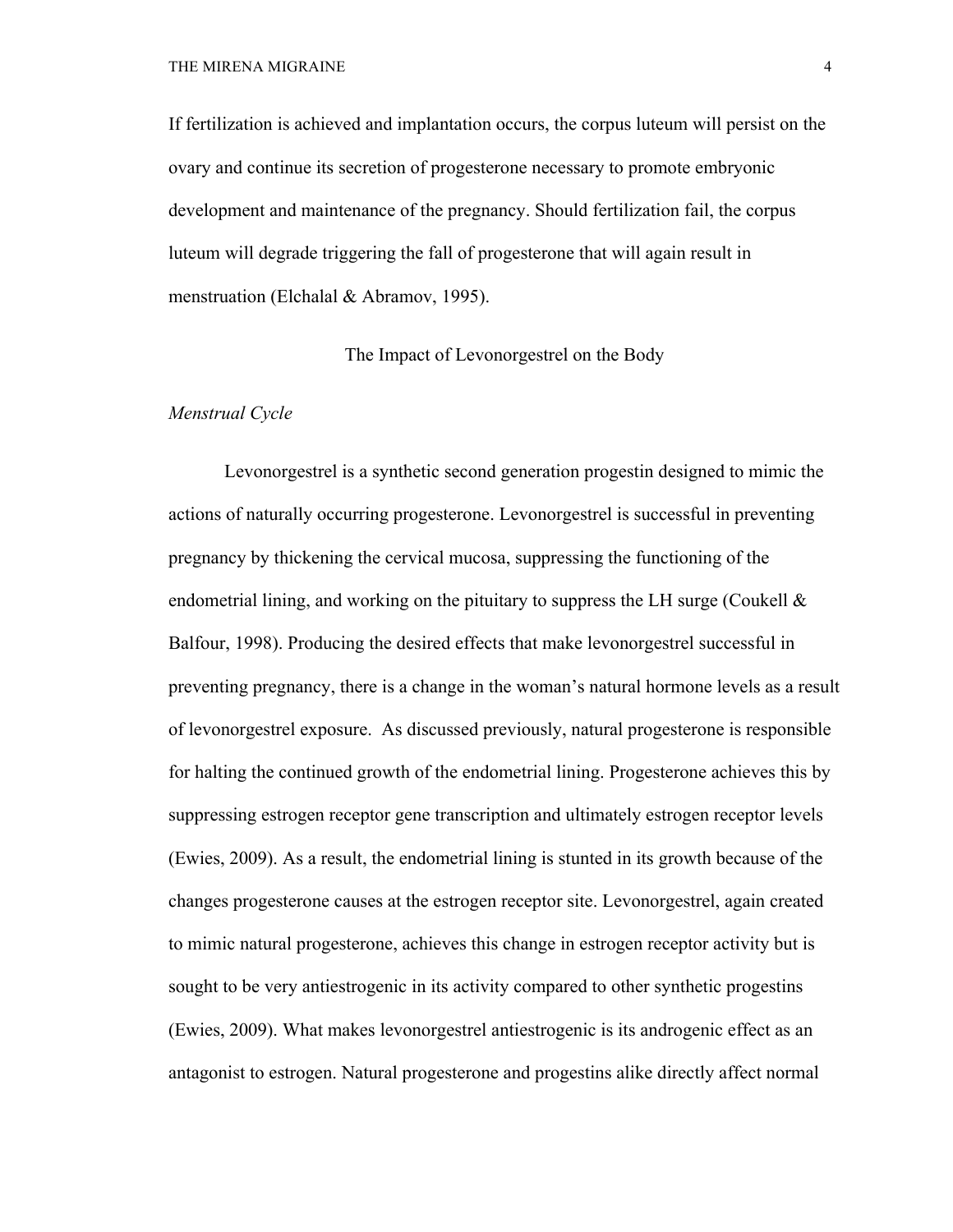functioning hydroxysteroid dehydrogenase (HSD); HSD-2 is an enzyme whose type 2 form deactivates estrogen  $(E_2)$  to a weaker form  $(E_1)$ . When progesterone levels are heightened, HSD-2 enzymatic activity increases, churning out more weakened estrogen (Guttinger & Crtichley, 2007). The lack of strength in endometrial estrogen is hypothesized to weaken the endometrial blood vessels resulting in the break through bleeding that is experienced by users the first few months after insertion (Guttinger  $\&$ Critchley, 2007). Keeping in mind that endometrial blood vessels may be affected by this change in estrogen strength, what may be the systemic effects of a weaker estrogen outside the endometrial cavity, under the influence of levonorgestrel? Ovulation for one, mediated by estrogen levels, appears to possibly be affected.

#### *Blood Serum Concentrations and Ovulation*

With the use of the LNG-IUD, it is shown that ovulation is not inhibited in *most* women (Backman, 2004). On the other hand, use of the LNG-IUD produces symptomatology comparable to menopause in 50% of the women treated (Ewies, 2009). Similarly, studies suggest that 50% or more of the users treated with levonorgestrel subdermal devices do not ovulate (Coukell & Balfour, 1998). The difference in ovulatory versus annovulatory cycles in users may lie in the serum levels of levonorgestrel dependent on body weight. In subdermal levonorgestrel devices, for a person weighing  $>70$  kg, serum levonorgestrel levels are decreased by 0.0033 mg/L/kg. In comparison to serum levels of users >70 kg, users who weighed <50 kg had 45% higher serum levels of levonorgestrel (Coukell & Balfour, 1998). Designed to secrete only 20 mcg/day of levonorgestrel continually from a 52 mg reservoir (Selim & Hussein, 2013), if body weight dependent, it may be possible that more than 20 mcg are released in women of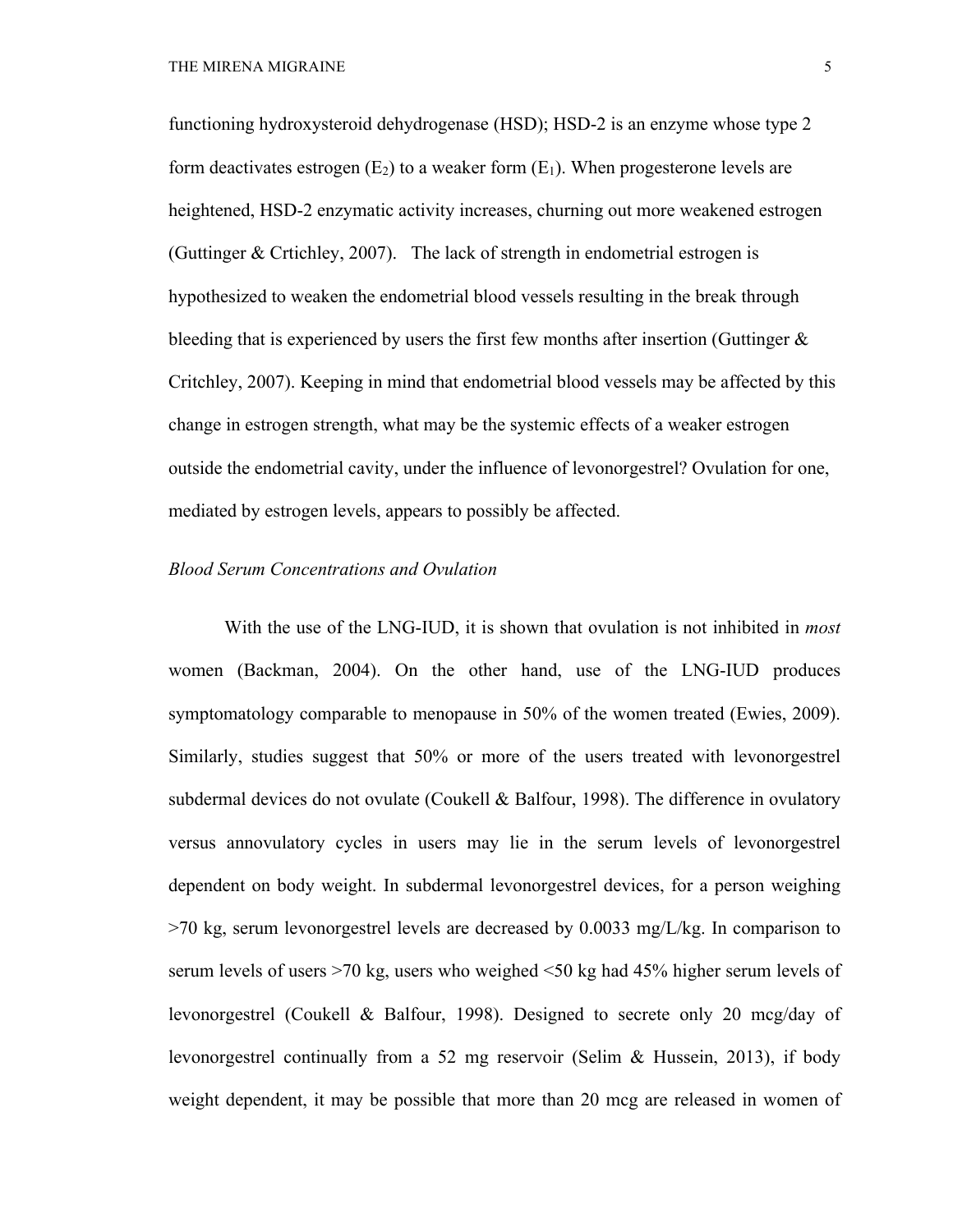smaller body composition, and some evidence suggests this. Blood serum levels of levonorgestrel is found to vary among users despite alternative research suggesting that serum levels generally stay within  $150-200$  pg/ml (Guttinger & Critchely, 2007). Alternative studies also suggest that 85% of LNG-IUD users are still ovulatory and that serum levels high enough to inhibit ovulation would require a daily release of at least 50 mcg (Guttinger & Crtichely, 2007). If the LNG-IUD releases 50 mcg (2.5 times more than intended at 20 mcg) through simple mathematics we should expect the serum levels to therefore be between 375-500 pg/ml. For comparative assay, the serum levels to which levonorgestrel is suggested to stay, 150-200 pg/ml, is equivalent to 550.65- 734.2 pmol/L. In Table 1, it is apparent that four out of six studies presented in his table show serum levonorgestrel levels reaching higher than 734.2 pmol/L  $\approx$  200 pg/ml. Three of the studies even show levels high enough to inhibit ovulation with serum levonorgestrel

## **Table I: Serum Levels of LNG in Users of the LNG-IUD** The reported steady state serum levels of levonorgestrel in users of LNG-IUS and 30 mg levonorgestrel only pill. Study Levonorgestrel serum level (pmol/L)

#### **Levonorgestrel 30 mg pill**

| Weiner et al. [25]                                                                                                                       | 800                                                    |
|------------------------------------------------------------------------------------------------------------------------------------------|--------------------------------------------------------|
| <b>LNG-IUS</b>                                                                                                                           |                                                        |
| Ratsula et al. [26]<br>Suhonen et al. [27]<br>Lockhat et al. [9]<br>Nilsson et al. [28]<br>Xiao et al. $[29]$<br>Raudaskoski et al. [20] | 455<br>480-640<br>1062<br>640-1601<br>960–1601<br>1504 |

\*LNG-IUS, Levonorgestrel-releasing Intrauterine System.

Ewies, A. A. (2009). Levonorgestrel-releasing Intrauterine System - The discontinuing story. Gynecological Endocrinology, 25(10), 668-673.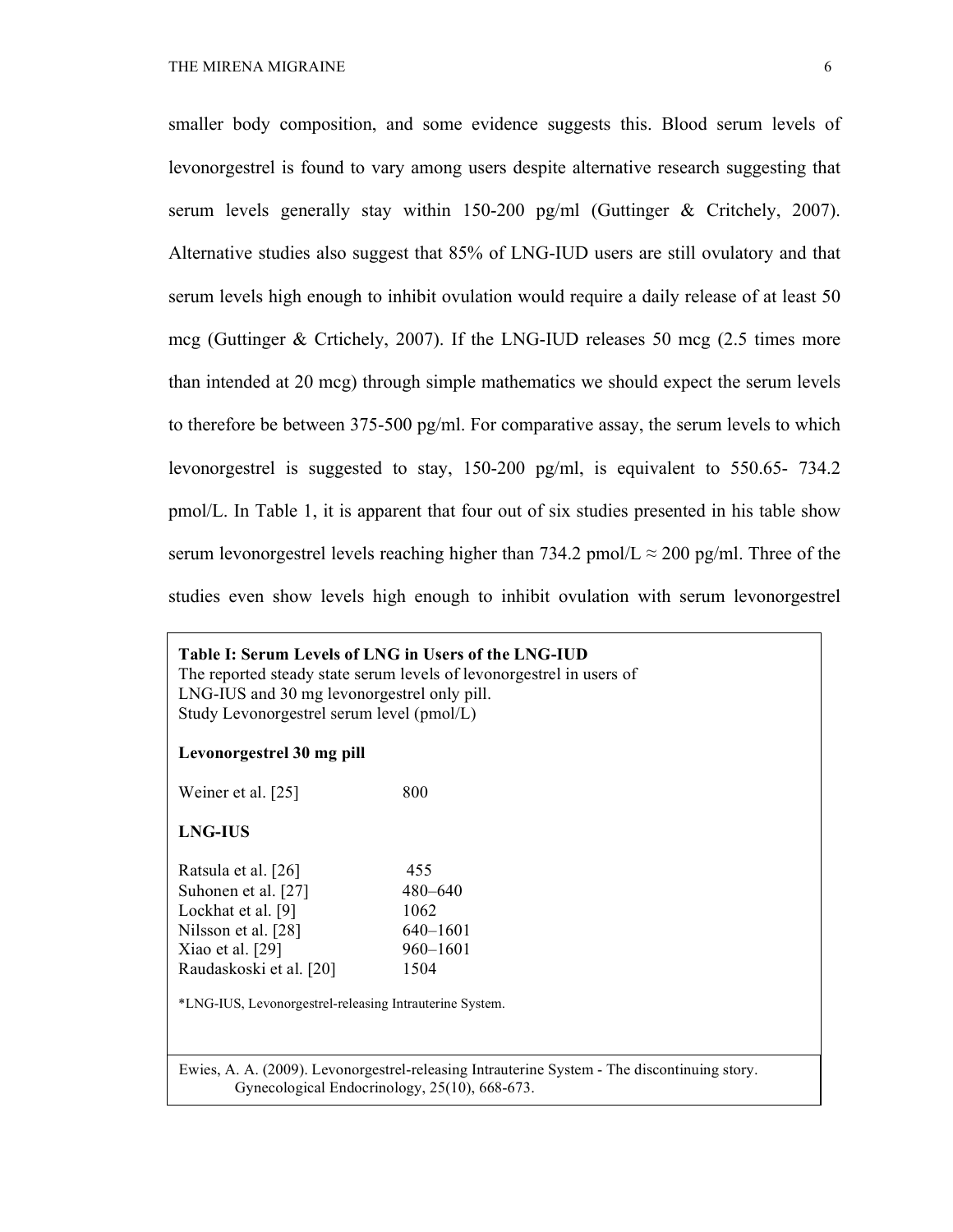Accounting for the variable serum levels, body weight is not the only influential factor. The metabolic rate and clearance rate of levonorgestrel has been found to be very different in users by at least several-fold (Ewies, 2009). Variations in serum levels are suggested to be reflective of the differences in metabolism and responses users may have to levonorgestrel (Ewies, 2009). The pharmacodynamics of levonorgestrel from user to user varies, regardless of whether levonorgestrel is parenteral or enteral in form. This raises the question as to what the impacts are, if any, levonorgestrel could have on the cardiovascular system outside the endometrium of the uterus if serum concentrations are not as expected. Does this have anything to do with the headache experienced among users? Perhaps.

# Oxidation of LDL-C by Levonorgestrel and Its Potential Impact on Cardiovascular System

Studies suggest that levonorgestrel implants do not significantly affect the lipid profile of users (Sivin, 2003). Research mentions a slight decrease in the total cholesterol level and triglyceride level in the first month of use, with levels returning to baseline shortly thereafter (Sivin, 2003). Given that the serum levels of the LNG-IUD is at its highest in the first month of administration, a decrease in the lipid profile values may not be coincidence. Naturally occurring estrogen has been shown to elicit an antioxidant effect on the lipids circulating throughout the body as it protects low density lipid cholesterol (LDL-C) molecules from being oxidized (Zhu et al., 2000). Oxidized LDL-C has recently been recognized as a contributing factor in the pathogenesis of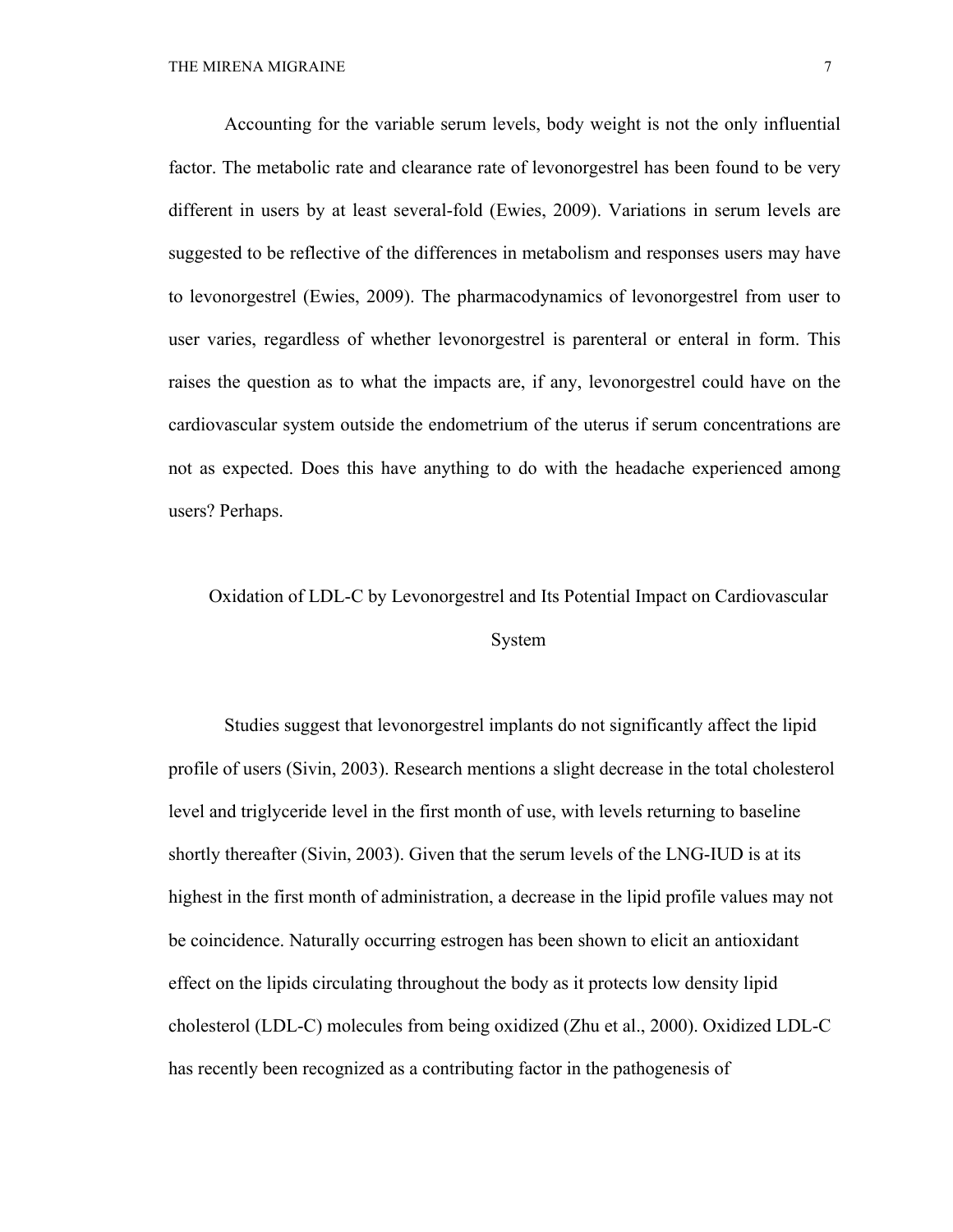atherosclerosis. Oxidation of LDL-C induces the release of inflammatory chemicals by the endothelial walls of the cardiac vasculature, the inhibition of the production of nitric oxide responsible for vasodilation, and the formation of Foam Cells—the distinctive marker of atherosclerosis because their death is what is responsible for the formation of plaques in the arterial walls (Ruiz-Sanz, Navarro, Martínez, Hernández, Matorras, & Ruiz-Larrea, 2007).

In a study done by Zhu et al., 2000, LDL molecules were extracted from the plasma of fasting, healthy donors, not on hormone therapy. Their plasma was then subjected to three progestins: norgestimate, levonorgestrel, medroxyprogesterone acetate (MPA); estrogen, 17 $\beta$ -estradiol (E<sub>2</sub>); and progesterone under oxidation inducing conditions. While 17β-estradiol, showed a protective effect by inhibiting LDL-C oxidation, the progestins were shown to promote its oxidation in a dose-dependent pattern. Estrogen even in combination with the progestins still showed that the progestins inhibited the protective effects of the estrogen. Of all the progestins used in the study, inhibition and enhanced cytotoxicity was greatest with the use of LNG and MPA. This study continues to discuss the importance of LDL oxidation by these two progestins and its importance if not balanced by antioxidants. The consequences include the development of vascular conditions including atherosclerosis, vasospasm, and activity of arterial protein kinase C activity (a molecule that plays a role in irritating the blood vessels causing vasospasm, constriction and potential chronic contraction of the arteries [Laher & Zhang, 2001]), (Zhu et al., 2000). While it is known that levonorgestrel lacks the protective antioxidant structures found in estrogen, it is not known why or what in the levonorgestrel hormone molecule promotes LDL-C oxidation (Zhu et al., 2000).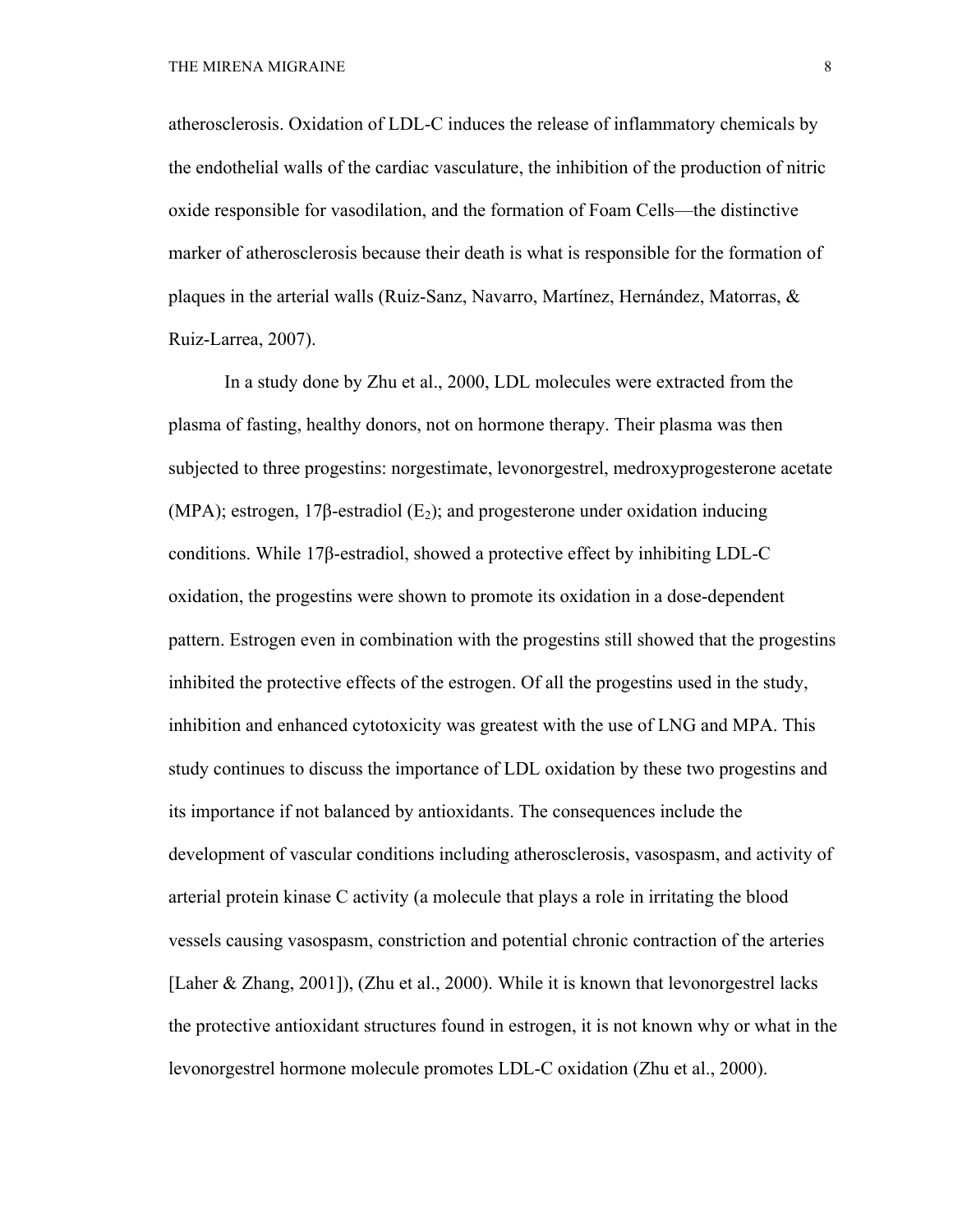Another review promotes that the LNG-IUD can be used in women who have a cardiac history of embolisms, it decreases the resistance of activated protein C activity (a marker for inflammation), and cites one study in which Asian women using the LNG-IUD saw a small decrease in their total cholesterol profiles (Mansour, 2012). In another study done in 2010, 44 women with endometriosis were comparatively treated with the LNG-IUD and a GnRH analogue (GnRHa) while their lipid levels in conjunction with other cardiac markers were monitored (Ferreira, Vieira, Rosa-e-Silva, Sá Rosa-e-Silva, Nogueira& Ferriani, 2010). While the subjects activated protein C (APC) decreased, concurrent with the previously mentioned study, there was also a significant decrease in their lipid profiles. Table 2, shows that the results demonstrate a significant decrease in total cholesterol, trigylcerides, LDL cholesterol, and HDL cholesterol after

six months.

| Table 2: Lipid Profiles of Users with the LNG IUS and a GnRHa                                                           |                   |                             |                  |                       |  |  |  |  |
|-------------------------------------------------------------------------------------------------------------------------|-------------------|-----------------------------|------------------|-----------------------|--|--|--|--|
| (Data are reported as means $\pm$ SD; p<.05 compared to pretreatment; T p<.05 for comparison of posttreatment results.) |                   |                             |                  |                       |  |  |  |  |
|                                                                                                                         | $LNG- IUS (n=22)$ |                             | $GnRHa(n=18)$    |                       |  |  |  |  |
|                                                                                                                         | Basal             | 6 months                    | Basal            | 6 months              |  |  |  |  |
| $TC$ (mg/dL)                                                                                                            | $242.3 \pm 82.2$  | $180.8 \pm 31.6 \quad \tau$ | $228.6 \pm 57.7$ | $223.5 \pm 58.4\tau$  |  |  |  |  |
| TG (mg/dL)                                                                                                              | $115.3 \pm 75.8$  | $85.5 \pm 41.2 \quad \tau$  | $128.9 \pm 91.4$ | $149.2 \pm 76.9 \tau$ |  |  |  |  |
| $LDL-C$ (mg/dL)                                                                                                         | $158.7 \pm 65$    | $115.6 \pm 25.3 \tau$       | $142.7\pm 40$    | $138.9 \pm 42.8 \tau$ |  |  |  |  |
| $HDL-C$ (mg/dL)                                                                                                         | $60.5 \pm 19.3$   | $47.9 \pm 10.8$             | $60\pm15.6$      | $54.7 \pm 16.6$       |  |  |  |  |

Ferreira, R., Vieira, C., Rosa-e-Silva, J., Sá Rosa-e-Silva, A. J., Nogueira, A. A., & Ferriani, R. A. (2010). Effects of the levonorgestrel-releasing intrauterine system on cardiovascular risk markers in patients with endometriosis: a comparative study with the GnRH analogue. Contraception, 81(2), 117-122.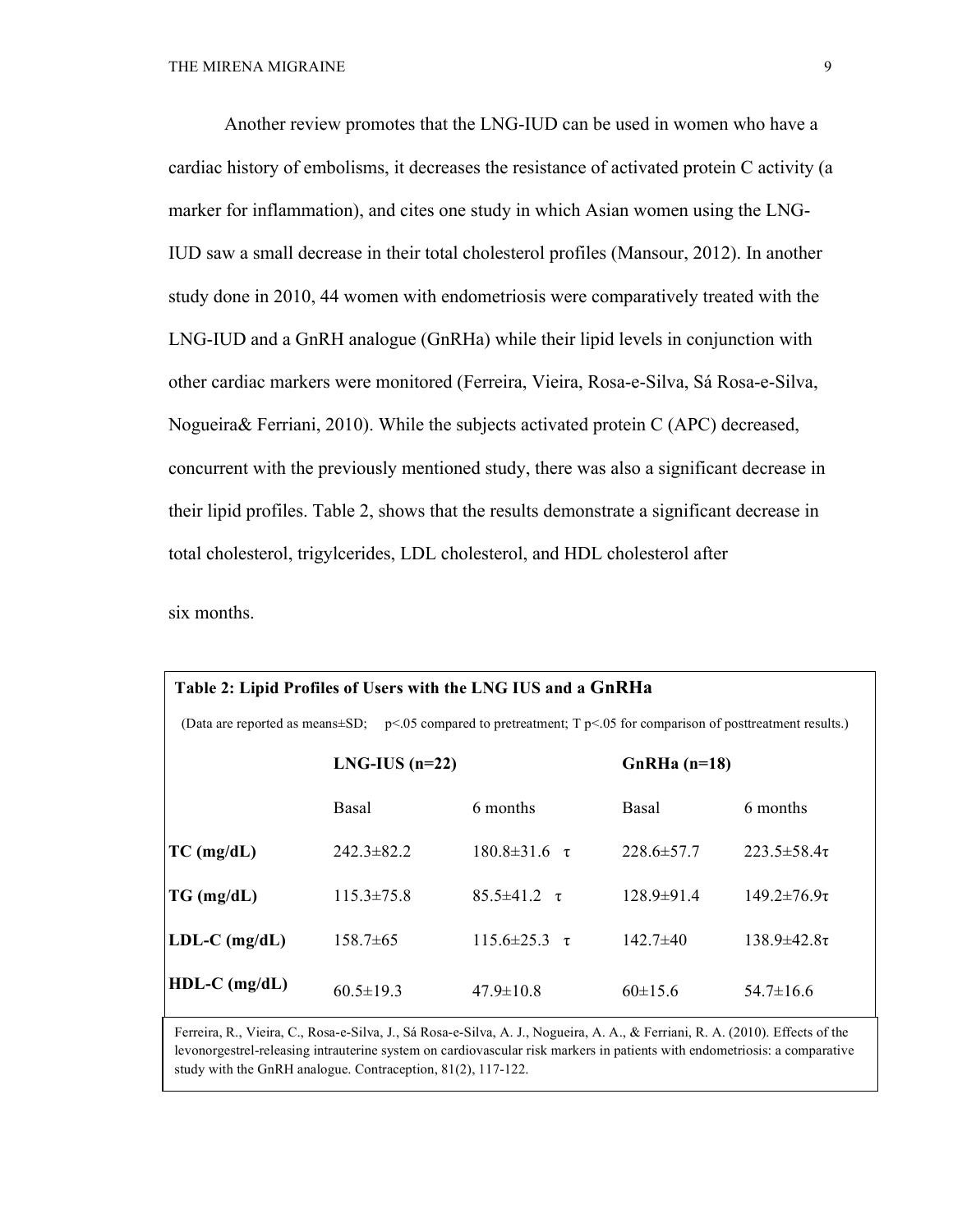#### *Reduction in the Lipid Profile*

Given that the LNG-IUD is often prescribed for women with endometriosis, it is difficult to discern what is actually happening to cause the decreases seen in the lipid profile. The liver is most likely participatory in the removal of the cholesterol from the body, but does some of it oxidize? When evaluating the greatest decrease in the separate lipid levels themselves (TG, LDL, HDL) in this particular study, LDL-C levels decreased the most with an average decrease of 43.1 mg/dL. In addition to LDL-C reduction, unfavorable decreases were seen in the HDL cholesterol levels, adding to the perceived cardiovascular risk of the LNG-IUD because of HDL cholesterol's importance in protection against heart disease (Ferreira et al., 2010). This study suggests that the decrease in LDL-C is favorable for the LNG-IUD user because with less LDL-C circulating there is less to be oxidized (Ferreira et al., 2010), however the risk of it being oxidized, if it is in fact being oxidized, is heightened due to the lack of antioxidant protection of estrogen because of its antagonism by levonorgestrel.

While this particular study had a small sample size, it raises importance questions and concerns. Is there perhaps something in the pathogenesis of endometriosis that may cause the body to respond to levonorgestrel in this particular way? Or does this suggest a phenomenon such as lipid oxidation as discussed prior which will increase cardiovascular risk for any user? And lastly, is this phenomenon only occurring in some but not all women? While more research is needed to identify and answer these questions, this particular study discusses the variability of the lipid profile in users of the LNG-IUD seen in other research (Ferreira et al., 2010). Citing six different studies, this article discusses that a decrease is seen in all aspects of the lipid profile among normal women (without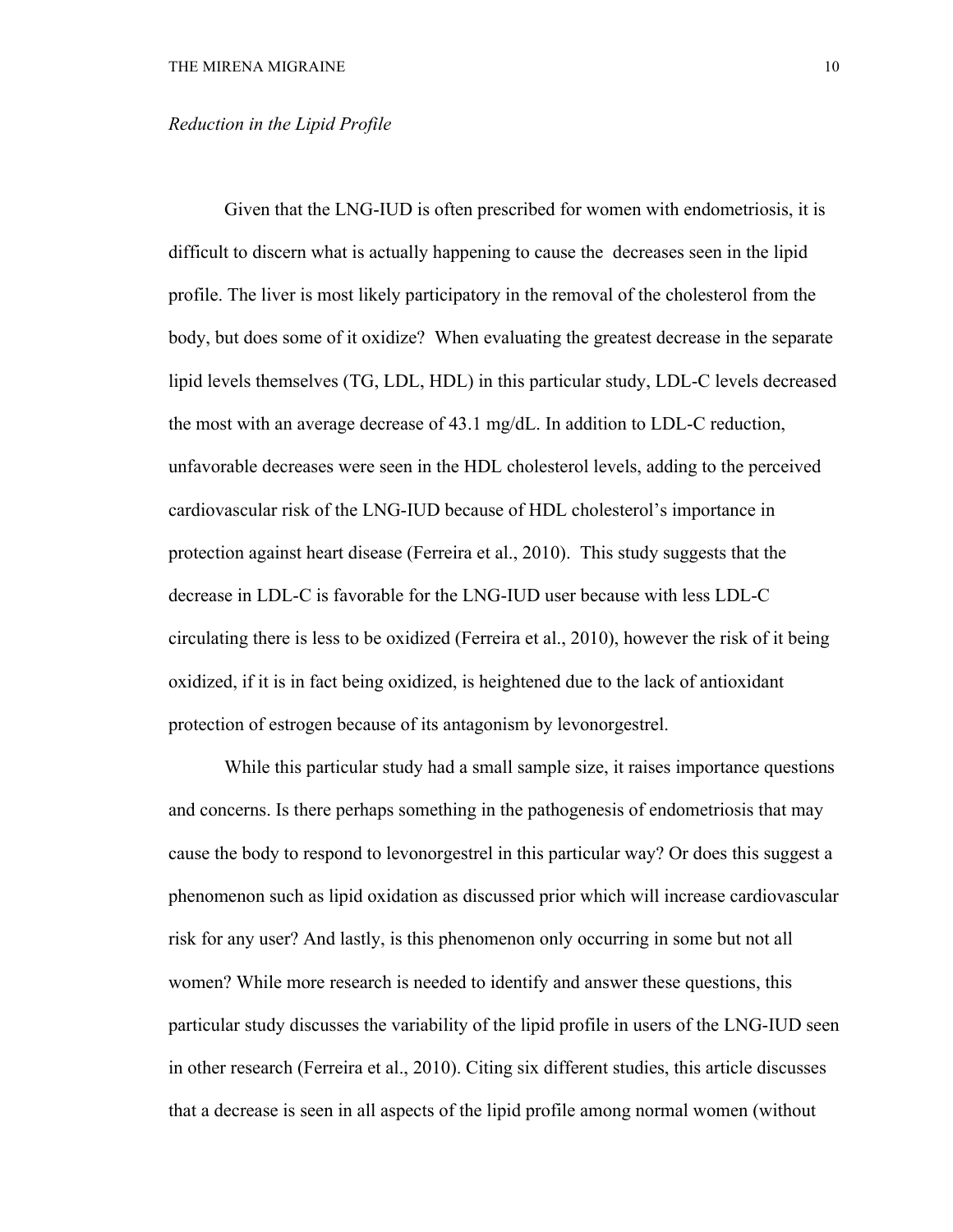uterine and menstrual abnormalities); citing another study, this article discusses that in normal women HDL and TC levels decreased with no mentionable decreases in TG or LDL levels; and citing three other studies, these particular articles mention that no changes in lipid profiles were observed, and that even an increase in HDL cholesterol can occur (Ferreira et al., 2010). With such variability in lipid levels among users, it would come as no surprise if there was perhaps a relation to the variability in the serum levels seen in users with the LNG-IUD.

LDL-C, LNG-IUD, and the Potential Relationship to Migraines and Headaches

In the United States, 43% of women are affected by migraines with the prevalence of migraines increasing with age (Edlow & Bartz, 2010). Most studies that investigate the reasons for discontinuing the use of the LNG-IUD or other parental levonorgestrel implants use *headache* as a category. However, most have not broken this category down into the specific types of headaches (i.e. tension, migraine, cluster, etc.) that are occurring (Coukell & Balfour, 1998; Daud & Ewies, 2008). The LNG-IUD is contraindicated in those who have migraines to begin with (Willet, 2009), and in the informational packet that is distributed with the LNG-IUD it is suggested that the user go immediately to their doctor if they experience an increase in persistent headaches or a migraine for the first time (Willet, 2009). Considering this, perhaps there is a causal relationship not yet understood.

In the New Drug Application submitted to the FDA in 2009 for the Mirena® LNG-IUD, the medical officer's additive comment stated that a headache as one of the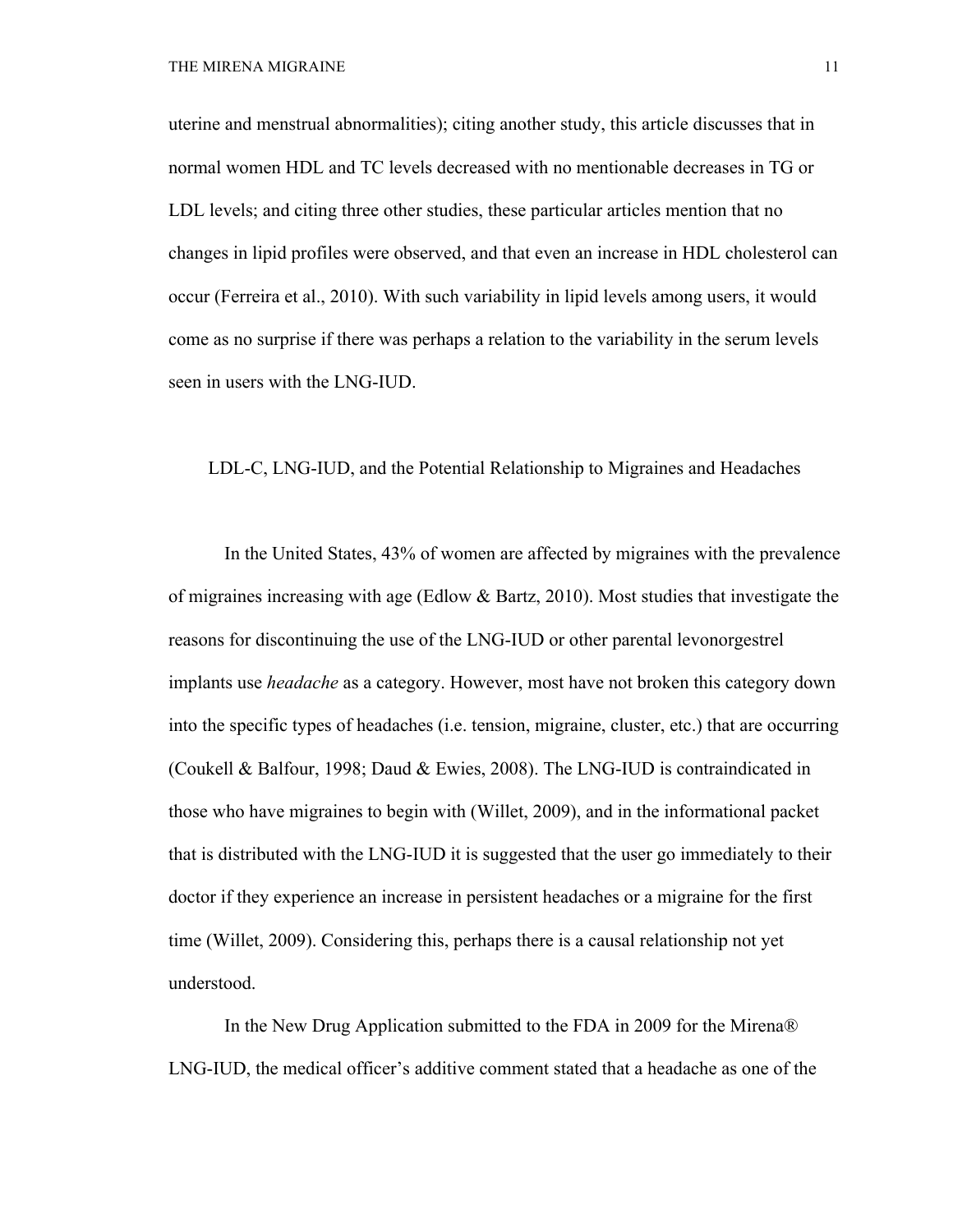top three non-serious adverse events, is *possibly* related the LNG-IUD (Willett, 2009). In one study presented in the application, a list of treatment-emergent adverse events were reported with headache being the most prevalent adverse event with 13% of 80 subjects experiencing a headache. In comparison to medroxyprogesterone acetate (MPA), a third generation progestin with similar antiestrogenic effects but to a slightly lesser extent (Zhu et al., 2000), only 9% of 82 subjects experienced a headache (Willett, 2009). While there seems to be an absence of literature to my knowledge, concluding whether or not the prevalence of headache is associated with the strength of the antiestrogenic activity of the progestins used in progestin-only birth control methods, its possibility should not be overlooked.

 Given that evidence that levonorgestrel has been seen to promote oxidation of LDL-C, it might not be coincidence that the results and by products of LDL-C oxidation could contribute to a headache or a migraine considering vasospasm, and the release of inflammatory chemicals occur with LDL-C oxidation. Diagnosis of migraines in clinical practice relies on a throbbing pain as the major symptom of migraine headaches (Edlow & Bartz, 2010). However in recent literature, a migraine is no longer suspected to be due to vascular condition )Gruber, Bernecker, Pailer, Lechner, Horejsi, Möller, & Truschnig-Wilders, 2010). Instead, it is supposedly a neurological condition in nature with vascular complications, especially ischemic stroke (Gruber et al., 2010). LDL-C oxidation is an independent risk factor for atherogenesis because of its molecular strength and its ability to cause vascular dysfunctions through the production of free-radical oxygen formation, tissue remodeling, and induction of oxidative stress on the body. In the pathophysiology behind migraines, there is strong evidence that oxidative stress plays a role in their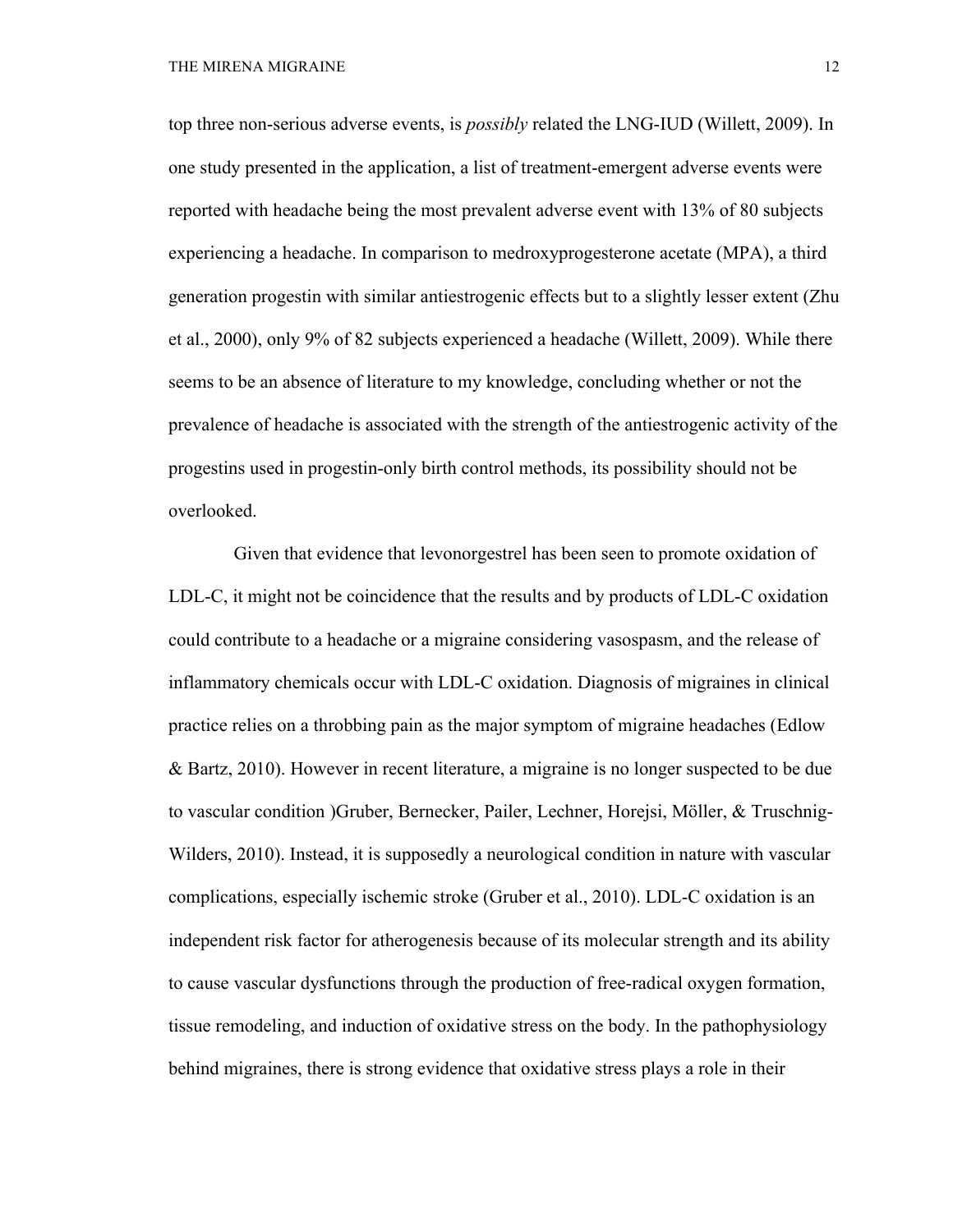development (Gruber et al., 2010). In two studies, LDL-C was significantly increased in those who experienced migraines regardless of BMI (Gruber et al., 2010; Bernecker, Pailer, Kieslinger, Horejsi, Möller, Lechner, & Gruber, 2011). Given that LDL-C oxidation is an independent risk factor for cardiovascular complications including migraines, the risk of developing atherogenic and harmful cardiovascular changes in the body may perhaps still be present even in the absence or improved atherogenic profile from use of the LNG-IUD.

#### *LDL-C Oxidation and Nitric Oxide Inactivation*

While it is not known how levonorgestrel promotes LDL-C oxidation, it is interesting to note that oxidative stress impacts the beneficial effects of nitric oxide (NO) (Bernecker et al., 2011), a chemical also partly mediated by estrogen. NO is responsible for: inhibiting platelet function, inhibiting the aggregation of inflammatory cells, promoting enzymatic fibrinolysis of clots, weakening endothelial smooth muscle proliferation, and vasodilation (Bernecker et al., 2011). Estrogen stimulates the production of nitric oxide by stimulating neuronal nitric oxide synthase (nNOS) which impacts the nervous system. This in turn produces and impacts endothelial nitric oxide synthase (eNOS) production in the cardiovascular system (Lekontseva, Chakrabarti, Jiang, Cheung, & Davidge, 2011). Given that migraines are both neuronal and vascular in nature, perhaps changes in serum estrogen or its strength is the link to the female migraine and the reason why migraine occurrence is three times higher in post-pubertal females compared to males (Edlow & Bartz, 2010). Not only is estrogen protective against atherogenesis, it also promotes regrowth of damaged endothelium, regulates pain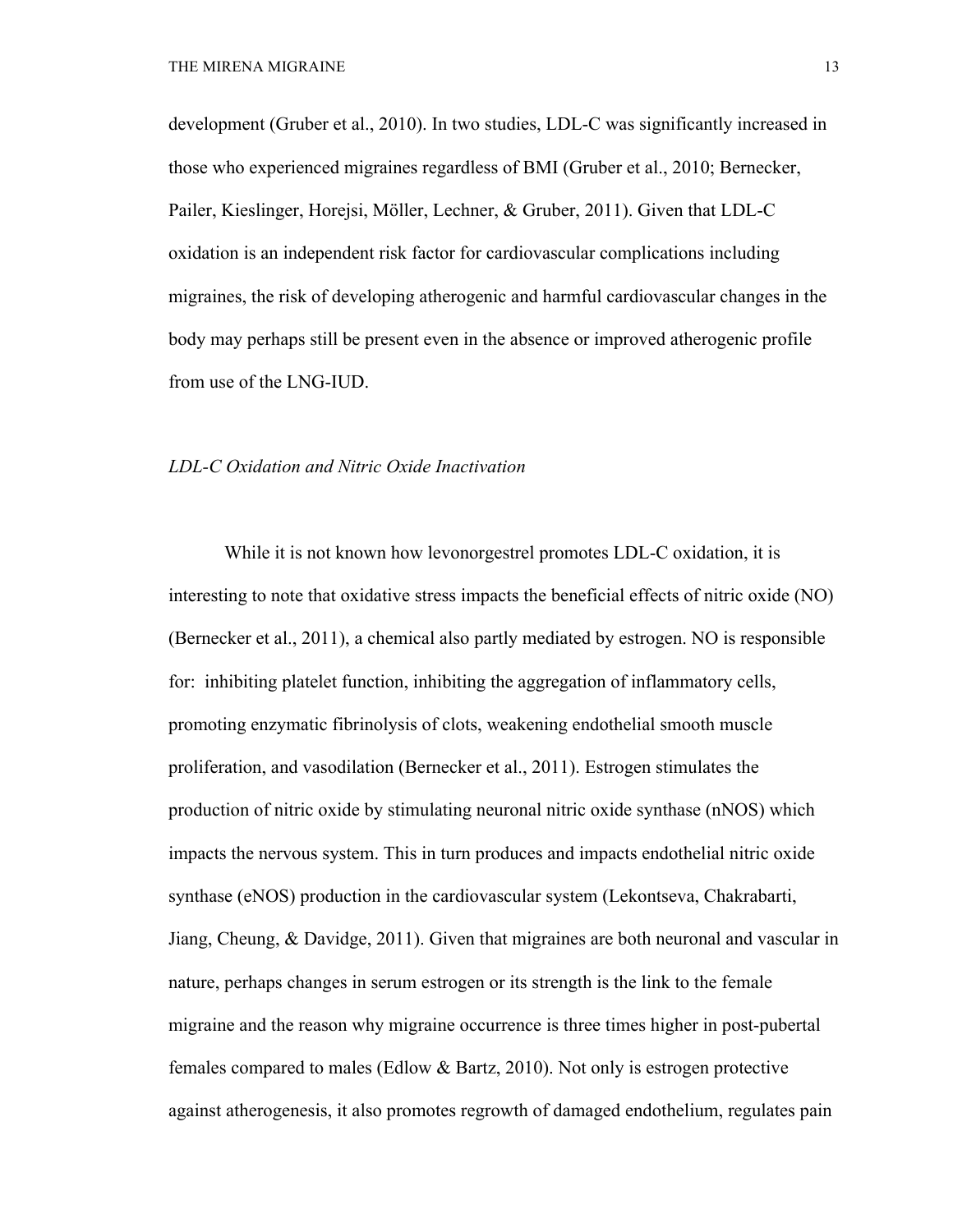perception and regulates endothelial muscle tone (Ashkenazi & Silberstein, 2006). Estrogen receptors are also found in both cardiac cells and vascular cells (Tarhouni, Guihot, Freidja, Toutain, Henrion, Baufreton, & Henrion, 2013).

It is not known whether or not the antiestrogenic activity of the levonorgestrel molecule impacts the nitric oxide production that estrogen regulates because of its antagonism. Nor is it known whether or not the impact of levonorgestrel on the HSD-2 enzymatic activity producing a weaker estrogen is responsible for many of the pro-oxidant activities in the body in conjunction to a change in NO production. Keeping in mind that the products of LDL-C oxidation known to be caused by levonorgestrel can inactivate NO (Bernecker et al., 2011), produce inflammatory chemicals, and cause vasospasm, levonorgestrel very well may be the causative agent for the headache or migraine developed or exacerbated in users as the FDA's medical officer suggested, and carry a potential cardiac risk as well.

# Comparison of the LNG-IUD and the Copper IUD in Headache Frequency and Risk for Atherosclerosis

Because migraines with and without aura (a visual and auditory component to symptoms) can contribute to ischemic strokes, the World Health Organization has rated each birth control category for clinical practice either a category 1, 2, 3, 4 in regard to headaches. While the copper IUD has been rated a category 1, meaning that there are no contraindications for a specific condition or set of conditions [headache] that would otherwise raise alarm, the LNG-IUD and other progestin only birth control methods (IUD, IM injections, pills) are given a category 2 (Harris & Kaneshiro, 2009). Category 2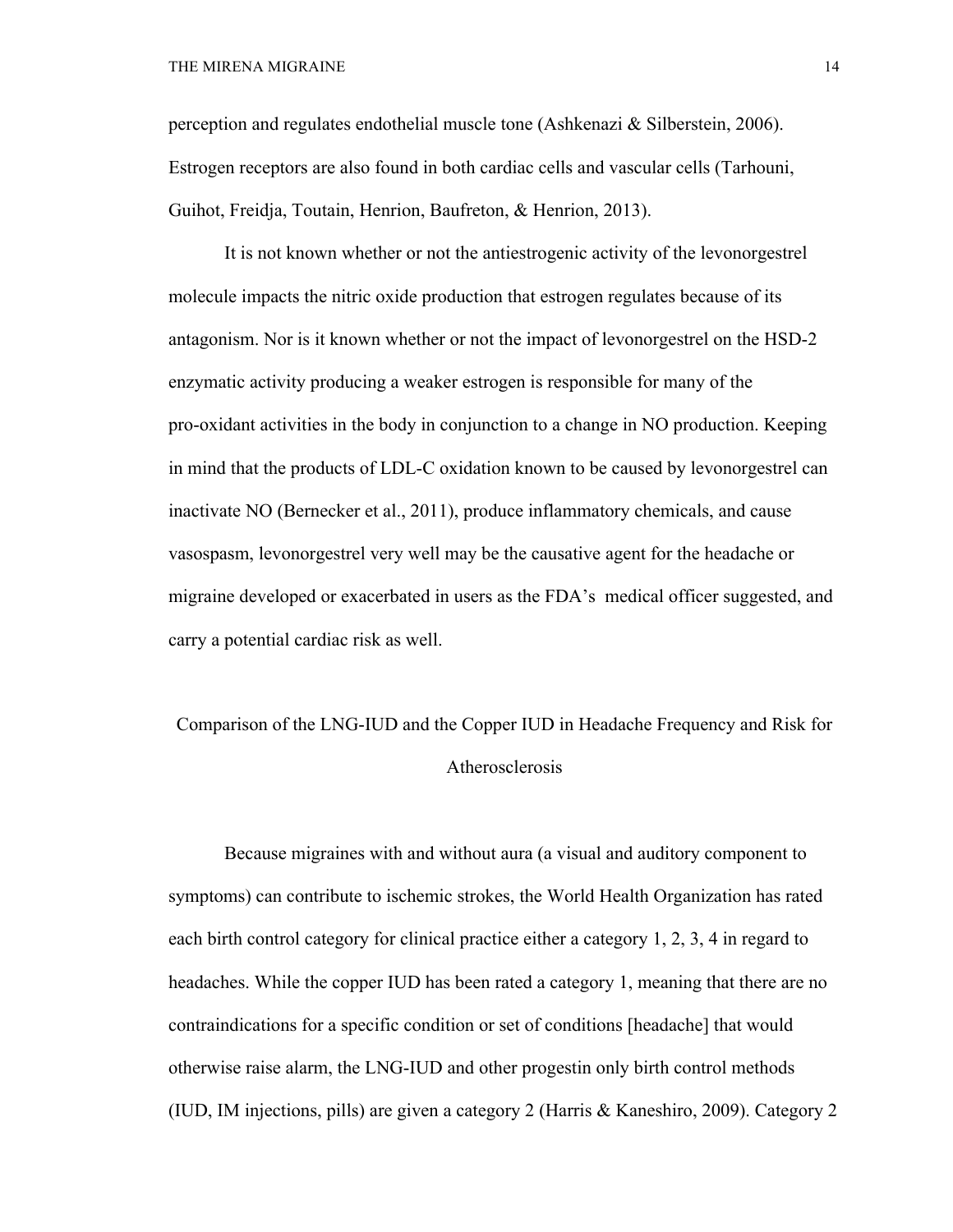indicates that the particular birth control method can be used; however, careful observation of the patient must occur. Although the progestin only methods are ranked higher, in order to begin to assess and possibly single out levonorgestrel as the cause of the headache developed among many users, more research needs to be conducted. Most literature suggests variability in the lipid profiles among LNG-IUD users. When comparing lipid profiles of the LNG-IUD against those in users of the Copper-IUD, there is no significant difference in the lipid profile (Ng, Liang,  $\&$  Singh, 2009) or the occurrence of headaches (Suhonen, Haukkamaa, Jakobsson, & Rauramo, 2004). While studies suggest that a favorable lipid profile is being seen among users of both the Copper-IUD and the LNG-IUD, regardless of the number of circulating lipid molecules in the blood, it is the size of lipid molecules that is an important factor in the development of atherosclerosis, not necessarily the number (Ruiz-Sanz et al., 2007). In lieu, despite having a favorable profile, it is not favorable if oxidation is occurring and it is not being detected because research is only looking at the number and not the size of the LDL-C molecules. The consensus is that individuals with small, dense LDL-C molecules are more at risk for the development of atherosclerosis, and that those with large LDL-C molecules are found in those who are healthy with a normal BMI (Manning, Edwards, Wagner, Wagner, Adams, & Parks, 1997).

However, in an interesting study done on Cynomolgus Monkeys who were fed an atherogenic diet, and subject to estrogen (EE) alone, EE+LNG in combination, and LNG alone, it was demonstrated that exogenous hormones affect LDL-C size and density (Manning et al., 1997). Although treatment with EE and EE+LNG resulted in smaller, more dense, LDL-C molecules, the molecules contained less cholesterol, less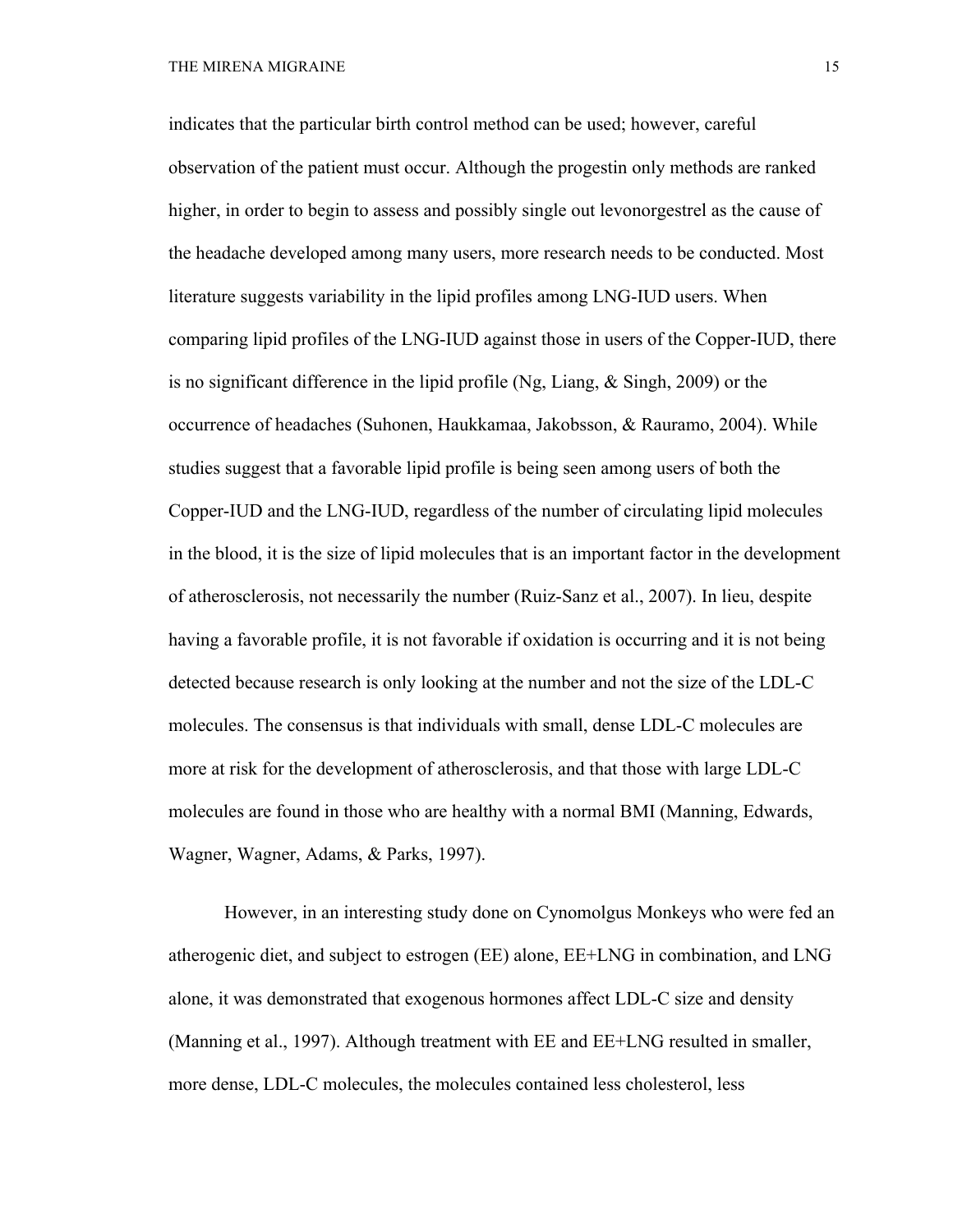apolipoprotein E (a molecule responsible for carrying cholesterol in the bloodstream), and reacted less with arterial proteoglycans (the molecule that LDL-C and apolipoprotein E fuses to in the arteries to form plaques) (Manning et al., 1997). LNG alone, although producing a larger LDL-C molecule, reacted more with the arterial proteoglycans. The authors of this study suggested that in women, smaller LDL-C molecules do not increase their risk for the development of atherosclerosis (Manning et al., 1997). More recent literature suggests the opposite, in that smaller LDL-C molecules are subject to oxidation more so than larger LDL molecules (Ruiz-Sanz et al., 2007).

Not only does LNG induce LDL-C oxidation, but interestingly enough copper does as well, and is one the substances used to promote LDL-C oxidation in laboratory testing (Chiang, Parthasarathy, & Santanam, 2004). Is it coincidence then that both substances show almost equal lipid profiles and headache frequencies in users? Perhaps not.

Conclusion & Suggestions for: Future Research, Prescribers, and Pharmaceutical Companies

Considering that neither birth control method contains any estrogen, more research needs to be conducted to find out whether slow atherogenic changes are occurring and whether a headache is an indicator. When assessing whether these atherogenic changes are occurring, research needs to focus on LDL-C size instead of number. Although a decrease in the lipid profile is favorable, if there are any atherogenic changes occurring regardless, the user has a right to know, and the provider should be aware of it and forewarn his/her patients. The provider should also take the complaint of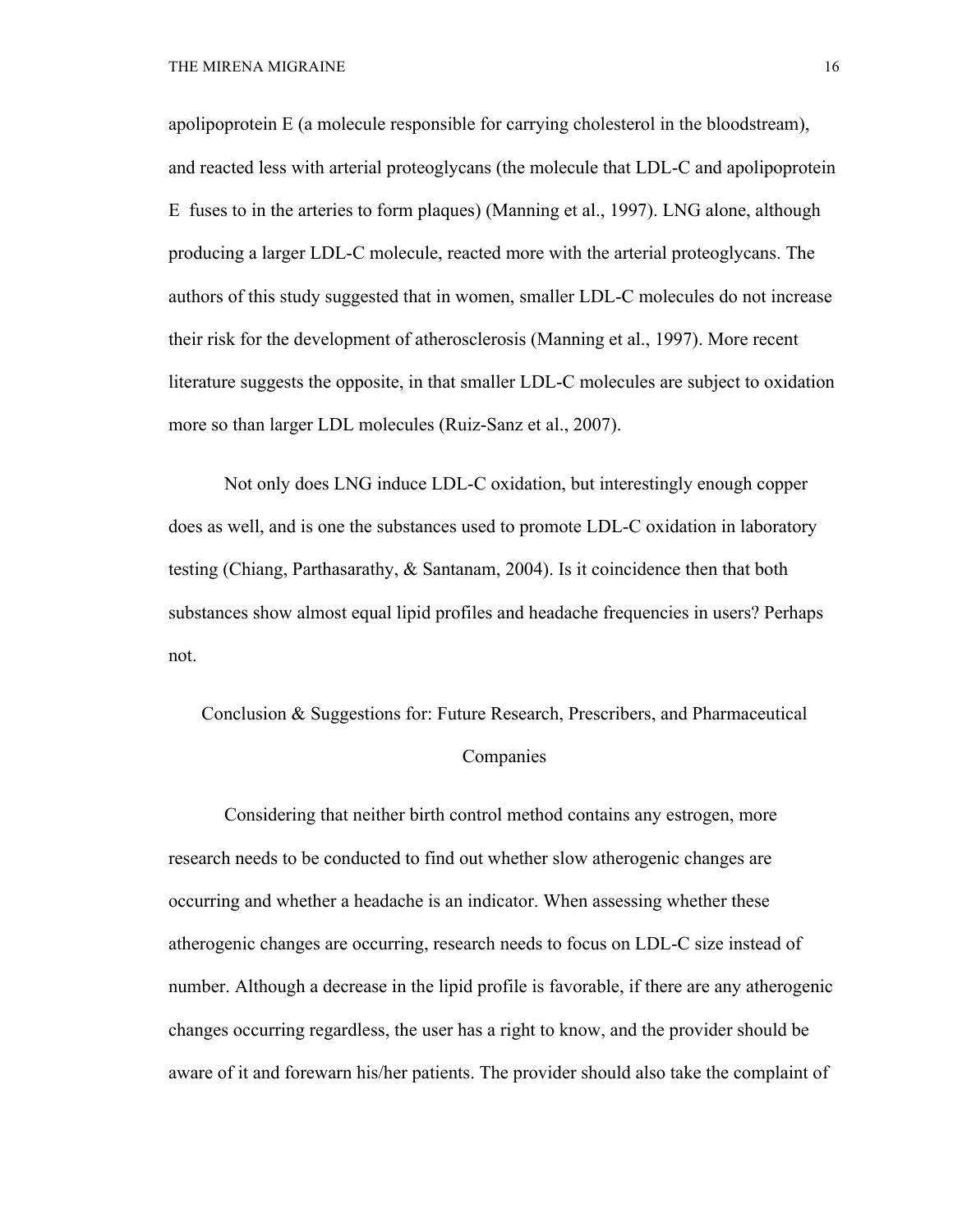a headache as an indication that something more serious may be occurring and consider the removal of the LNG-IUD. While the LNG-IUD is still a very good and beneficial birth control for many, there is still room for improvement. Given that LNG is one of the most pro-oxidative progestins available, and that the amount of hormone released from the LNG-IUD reservoir is variable and dependent on BMI, metabolic rate, and individual clearance rate (Ewies, 2009), in order to reduce atherogenic risk in users, perhaps a less pro-oxidative progestin IUD can be used, with different doses of the hormone available based on weight.

The doses available should correspond not only to the patient's weight, but also to the patient's condition(s), if any, that would also warrant the placement of an IUD. For instance, if there is a cancer present in the endometrium, higher doses of the progestin IUD, or the LNG-IUD would be prescribed as long as the benefits outweigh the risks. In healthy premenopausal women of normal BMI, the lowest dose of the progestin IUD should be prescribed. The hormone and its dosage should be enough to protect against pregnancy, dysmenorrhea, and menorrhagia, but should not exceed the total amount of circulating estrogen. While there are less pro-oxidative progestins available, there still may be a small risk of contribution to atherosclerosis, however, as long as estrogen is available to exert its antioxidant effect, it can help combat its development. More research would need to be conducted on which progestin achieves the same benefits as the LNG-IUD, but with a lesser risk of contribution to atherosclerosis. By using a different progestin, it may provide for a better, more tolerable birth control option that is tailored to the user, thereby contributing to the minimization of the progestogenic side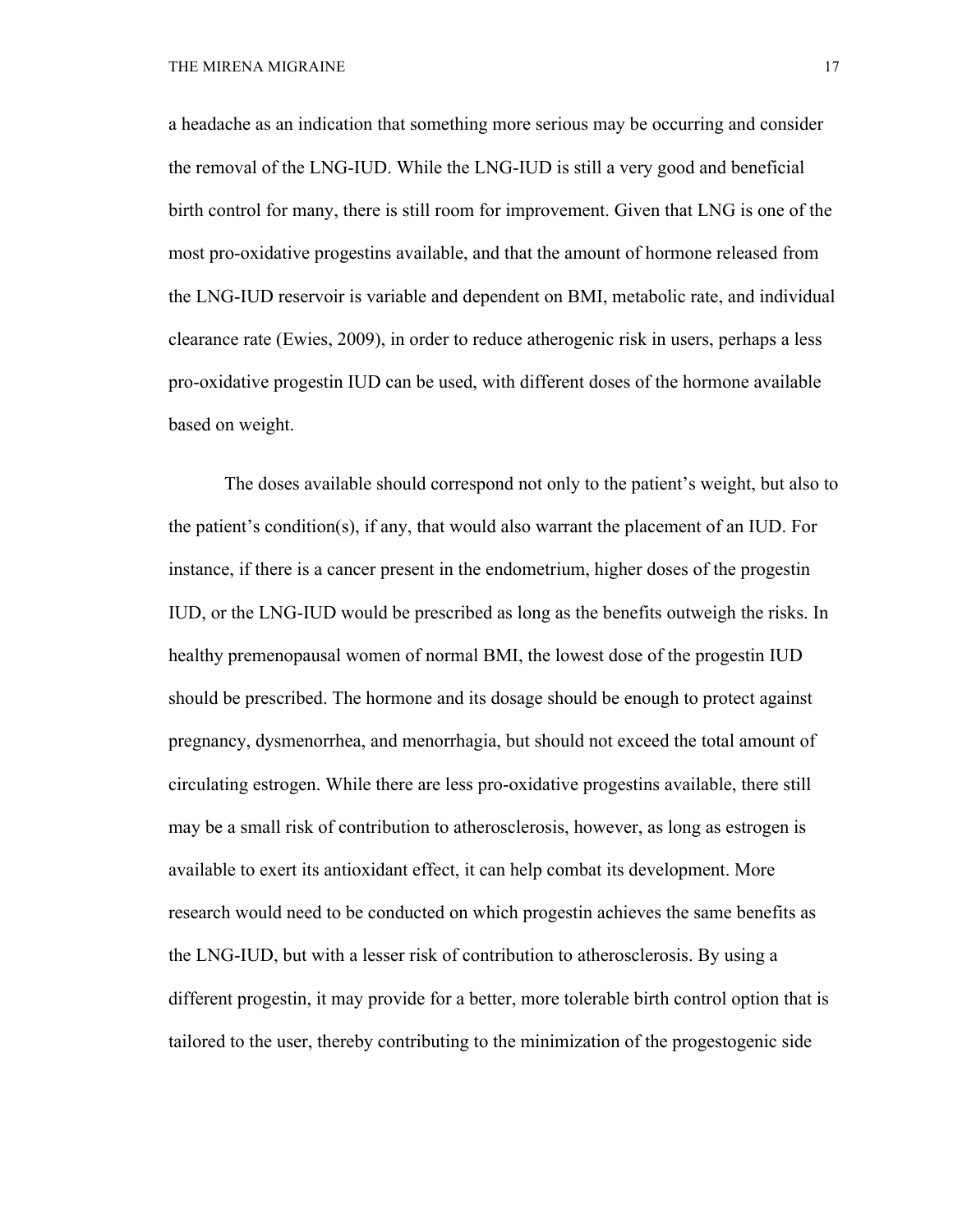effects and a headache that is experienced among many users and a reason for premature removal.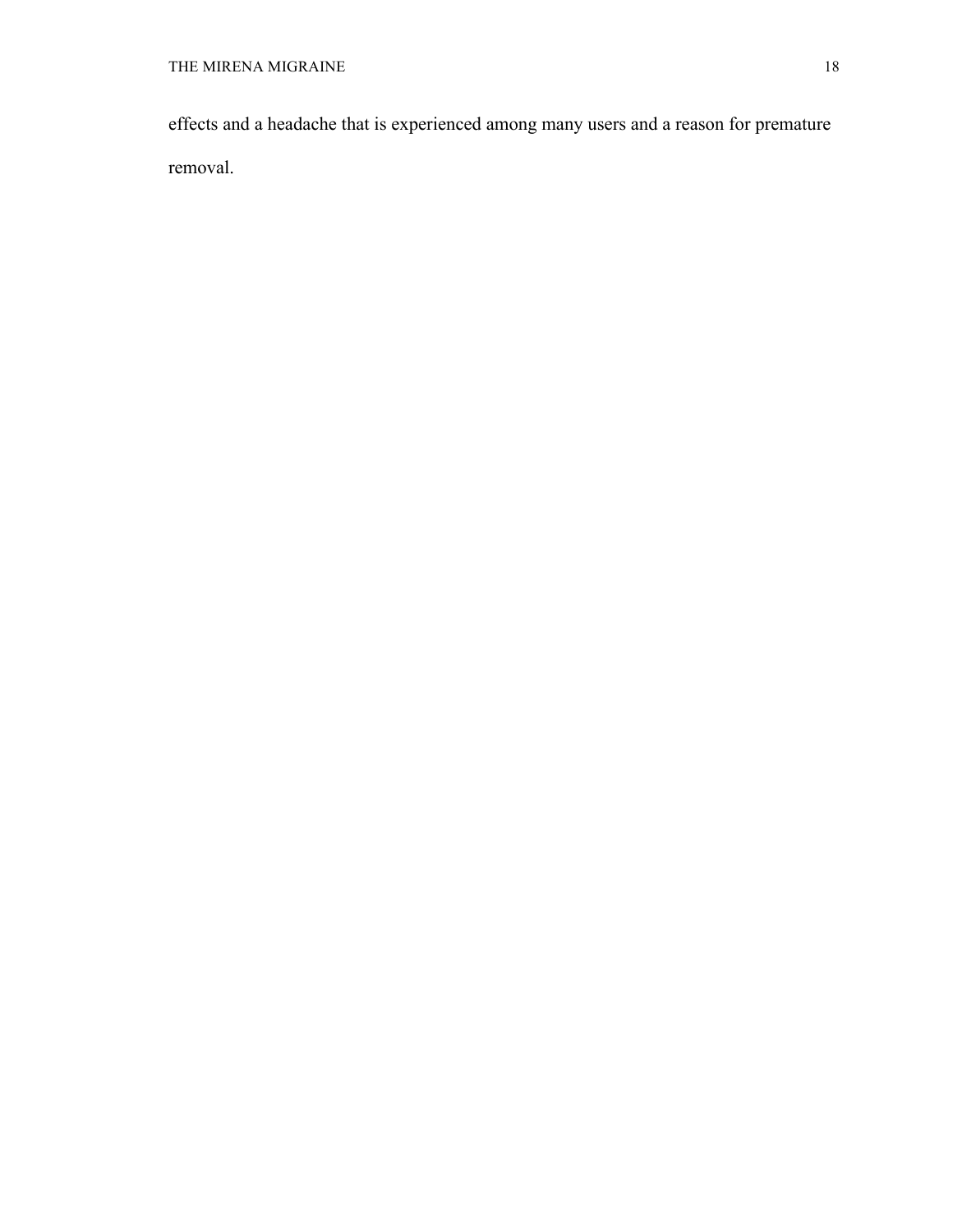#### References

- Ashkenazi, A., & Silberstein, S. D. (2006). Hormone-related headache: pathophysiology and treatment. *CNS Drugs, 20*(2), 125-141.
- Backman, T. (2004). Benefit-risk assessment of the levonorgestrel intrauterine system in contraception. *Drug Safety*, *27*(15), 1185-1204.
- Bernecker, C. C., Pailer, S. S., Kieslinger, P. P., Horejsi, R. R., Möller, R. R., Lechner, A. A., & Gruber, H. J. (2011). Increased matrix metalloproteinase activity is associated with migraine and migraine-related metabolic dysfunctions*. European Journal of Neurology, 18*(4), 571-576. doi:10.1111/j.1468-1331.2010.03205.x
- Chiang, K., Parthasarathy, S., & Santanam, N. (2004). Estrogen, neutrophils and oxidation. *Life Sciences*, *75*(20), 2425-2438.
- Coukell, A. J., & Balfour, J. A. (1998). Levonorgestrel subdermal implants: a review of contraceptive efficacy and acceptability. *Drugs*, *55*(6), 861-887.
- Daud, S., & Ewies, A. (2008). Levonorgestrel-releasing intrauterine system: why do some women dislike it? *Gynecological Endocrinology: The Official Journal Of The International Society Of Gynecological Endocrinology*, *24*(12), 686-690. doi:10.1080/09513590802444167
- Edlow, A., & Bartz, D. (2010). Hormonal contraceptive options for women with headache: a review of the evidence. *Reviews In Obstetrics And Gynecology*, *3*(2), 55-65.
- Elchalal, U., Abramov Y. (1995). Uterine biology and the intrauterine device. *Advanced Drug Delivery Reviews,* 17, 151-164.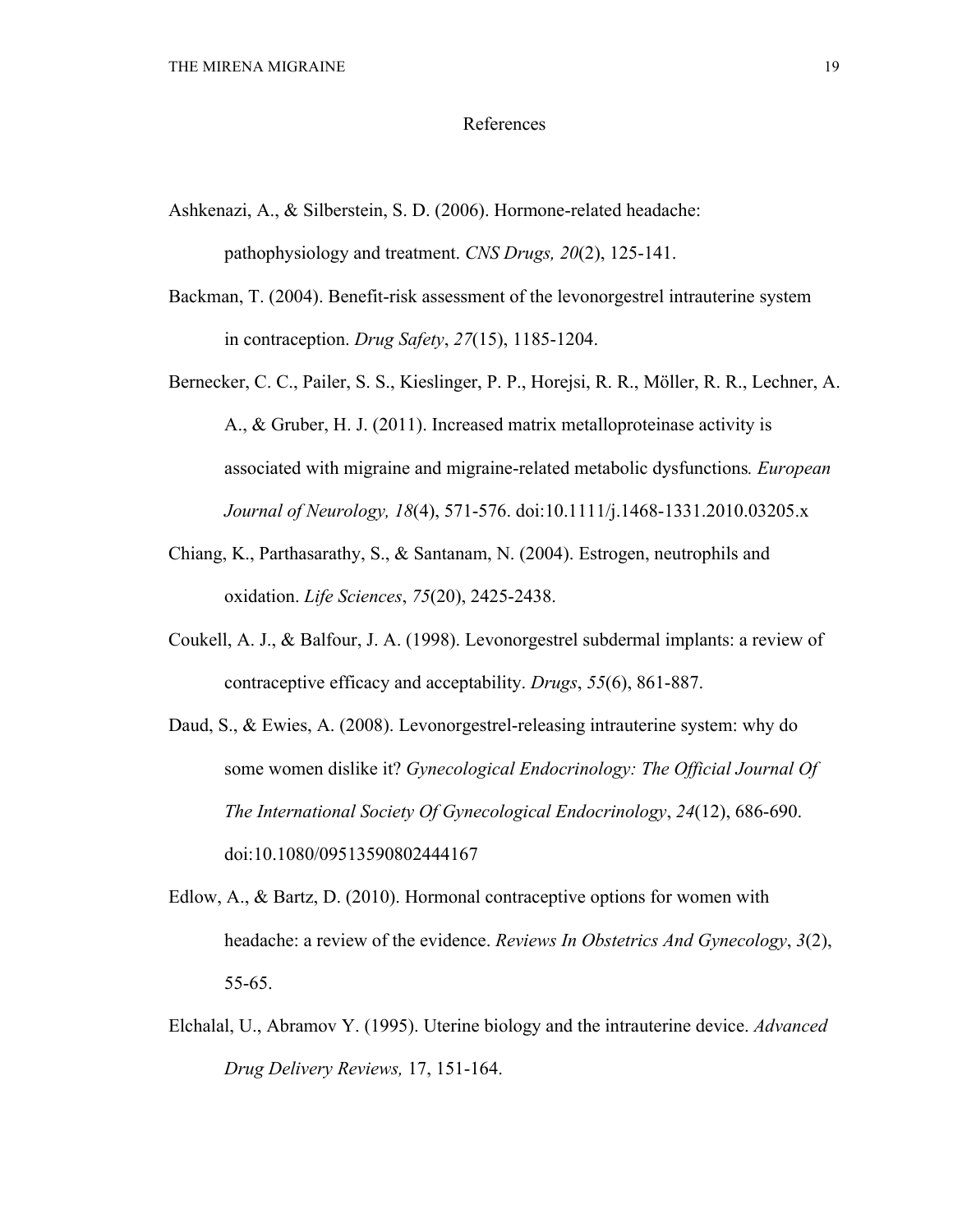- Ewies, A. A. (2009). Levonorgestrel-releasing intrauterine system—the discontinuing story. *Gynecological Endocrinology, 25*(10), 668-673. doi:10.1080/09513590903159656
- Ferreira, R., Vieira, C., Rosa-e-Silva, J., Sá Rosa-e-Silva, A. J., Nogueira, A. A., & Ferriani, R. A. (2010). Effects of the levonorgestrel-releasing intrauterine system on cardiovascular risk markers in patients with endometriosis: a comparative study with the GnRH analogue. *Contraception, 81*(2), 117-122. doi:10.1016/j.contraception.2009.08.003
- Gruber, H. J., Bernecker, C. C., Pailer, S. S., Lechner, A. A., Horejsi, R. R., Möller, R. R., & Truschnig-Wilders, M. M. (2010). Lipid profile in normal weight migraineurs—evidence for cardiovascular risk. *European Journal of Neurology, 17*(3), 419-425. doi:10.1111/j.1468-1331.2009.02861.x
- Harris, M., & Kaneshiro, B. (2009). An evidence-based approach to hormonal contraception and headaches. *Contraception*, *80*(5), 417-421.
- Laher, I., Zhang, J. (2001). Protein kinase C and cerebral vasospasm. *Journal of Cerebral Blood Flow and Metabolism*, 21, 887–90.
- Lekontseva, O., Chakrabarti, S., Jiang, Y., Cheung, C., & Davidge, S. (2011). Role of neuronal nitric-oxide synthase in estrogen-induced relaxation in rat resistance arteries. *The Journal of Pharmacology and Experimental Therapeutics*, *339*(2), 367-375. doi:10.1124/jpet.111.183798
- Manning, J. M., Edwards, I. J., Wagner, W. D., Wagner, J. D., Adams, M. R., & Parks, J. S. (1997). Effects of contraceptive estrogen and progestin on the atherogenic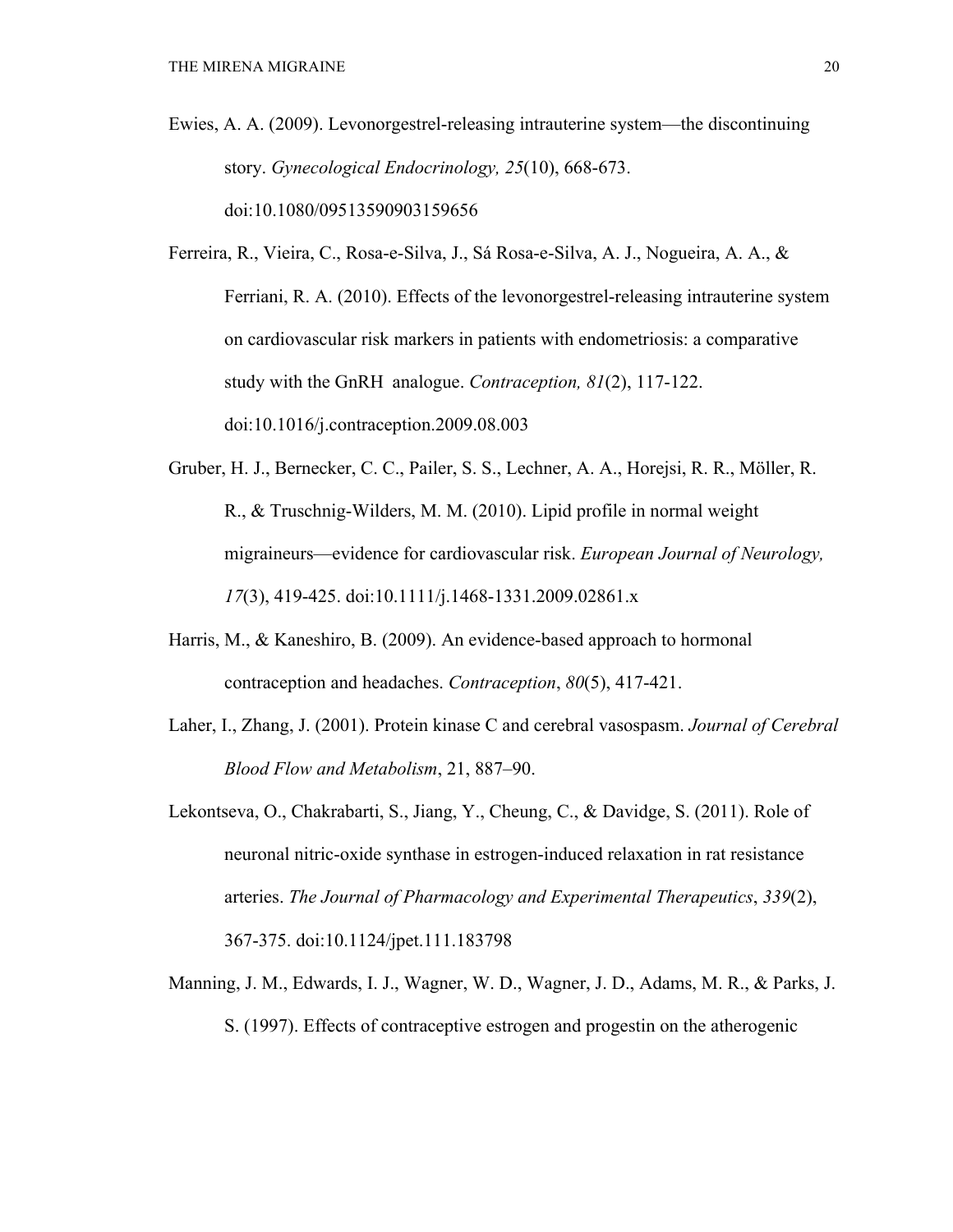potential of plasma LDLs in cynomolgus monkeys. *Arteriosclerosis Thrombosis and Vascular Biology*, *17*(7), 1216-1223.

- Mansour, D. (2012). The benefits and risks of using a levonorgestrel-releasing intrauterine system for contraception. *Contraception*, *85*(3), 224-234. doi:10.1016/j.contraception.2011.08.003
- Ng, Y., Liang, S., & Singh, K. (2009). Effects of Mirena (levonorgestrel-releasing intrauterine system) and Ortho Gynae T380 intrauterine copper device on lipid metabolism—a randomized comparative study. *Contraception, 79*(1), 24-28. doi:10.1016/j.contraception.2008.07.012
- Ruiz-Sanz, J., Navarro, R., Martínez, R., Hernández, M., Matorras, R., & Ruiz-Larrea, M. (2007). No effect of menstrual cycle on LDL oxidizability and particle size. *Maturitas*, *57*(3), 253-260. doi:10.1016/j.maturitas.2007.01.008
- Schindler, A. E. (2003). Differential effects of progestins on hemostasis. *Maturitas, 46*(S31). doi:10.1016/j.maturitas.2003.09.016
- Selim, M., & Hussein, A. (2013). Endothelial function in women using levonorgestrelreleasing intrauterine system (LNG-IUS). *Contraception*, *87*(4), 396-403. doi:10.1016/j.contraception.2012.12.008
- Sivin, I. (2003). Risks and benefits, advantages and disadvantages of levonorgestrelreleasing contraceptive implants. *Drug Safety*, *26*(5), 303-335.
- Suhonen, S., Haukkamaa, M., Jakobsson, T., & Rauramo, I. (2004). Clinical performance of a levonorgestrel-releasing intrauterine system and oral contraceptives in young nulliparous women: a comparative study. *Contraception*, *69*(5), 407. doi:10.1016/j.contraception.2003.11.008